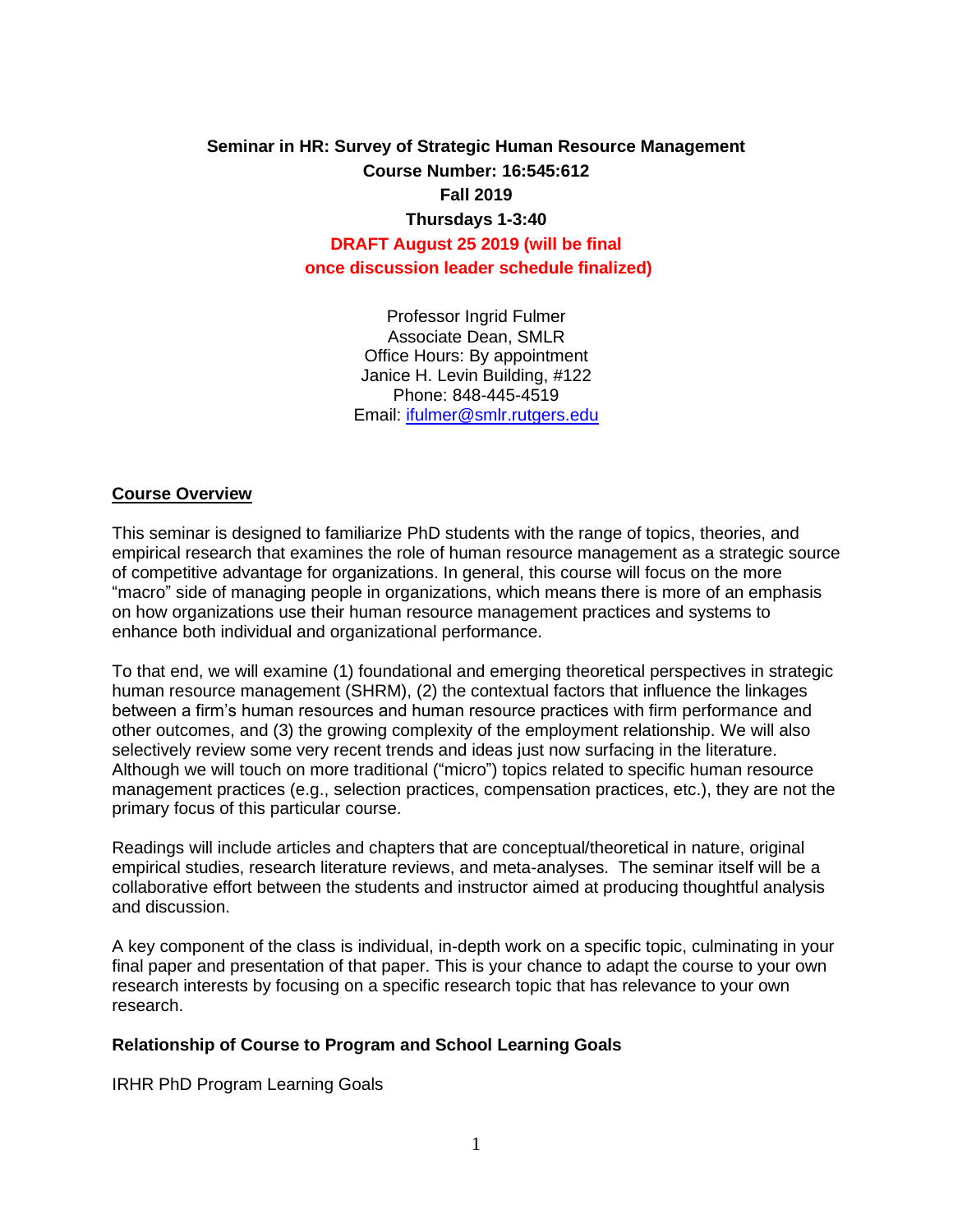*Learning Goal 1: Attain marked ability, scholarship, research and leadership skills in industrial relations and human resources.* This course requires students to become familiar with both theoretical and methodological literature in strategic human resource management. The readings, article critiques, discussion leadership, and paper proposal together provide critical foundation knowledge for developing theory, designing and conducting research, and critically evaluating the scholarship of others. In this course, this learning goal is assessed through the quality of discussion leadership and of recommendations provided in feedback on others' work, article critiques, performance on the final exam, and the quality of the final paper.

*Learning Goal 2: Engage in and conduct original research.* This course requires students to develop a written research proposal based on their own research interests that is potentially suitable for future development into an actual empirical study or that could be crafted into a stand-alone theory paper. Further, students are required to present their own proposal in a conference-like timeframe, and also to provide developmental feedback on the proposals of others. In this course, this learning goal is assessed through the quality of the student's presentation, feedback on others' presentations, and the final paper.

# SMLR Learning Goals*:*

*I) Written & Oral Communication* – Communicate effectively at a level and in modes appropriate to level. Assessment of this objective will be based on the article critiques, exam, final paper and presentation, and seminar discussion leadership.

*II) Research Skills* – Demonstrate an ability to collect, analyze and synthesize information. Use evidence to evaluate hypotheses, theories and approaches to workplace issues. Assessment of this objective will be based on the exam, final paper, and seminar discussion leadership. *III) Theoretical Perspectives* - Demonstrate an understanding of relevant theories and apply them given the background context. Assessment of this objective will be based on the article critiques, exam, final paper and presentation, and seminar discussion leadership.

*IV) Professional Development* – Demonstrate an ability to interact with and influence others in a professional manner, and to effectively present ideas and recommendations. Assessment of this objective will be based on final paper and presentation, feedback given on other students' work, and seminar discussion leadership.

# **Readings**

See syllabus for the list of readings for each week. You may download these from the library website. There may be a handful of required articles and chapters throughout the term that are not available electronically through the library website. These will be available on the Canvas site for the course.

# **Deliverables and Expectations**

Course grade:

Your course grade will be determined with reference to the following components:

- 1) Class participation and discussion leadership (15%)
- 2) Article critiques (15%)
- 3) Research paper (30%) and paper presentation (10%)
- 4) Exam (30%)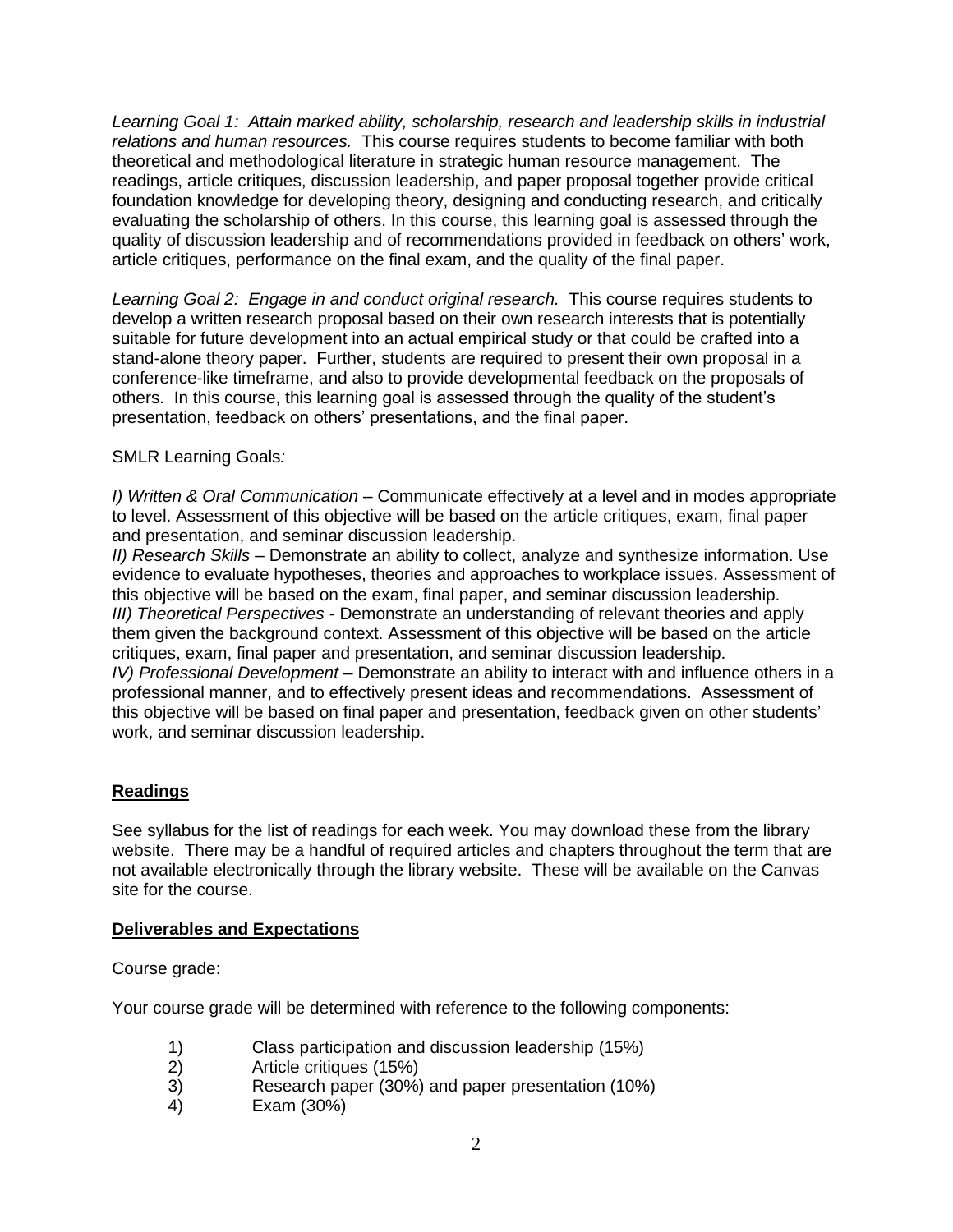Final grades are assigned according to the following scale based on the weighted performance of the above dimensions:

 $(90-100\%) = A$  $(86-89.9%) = B+$  $(80-85.9\%) = B$  $(76-79.9%) = C+$  $(70-75.9%) = C$  $(0-69.9\%) = F$ 

# **1) Class participation:**

a. As with most doctoral seminars, the quality of the course is directly related to the quality of class **discussion**. Consequently, class participation will be graded on each student's degree of quality contribution toward class discussions. To ensure an informed discussion, students are expected to come to class prepared to discuss (not simply summarize) each article. Each week there will be a specified list of required readings (the required readings are marked in the readings list). A list of suggested/additional readings is provided each week for those students interested in pursuing a topic in more detail. Students are encouraged, although not required, to read beyond the assigned readings and to bring to the class's attention research that informs and explores the day's issues. In preparing for class discussion, you may want to ask yourself some of the following questions:

- What is interesting about this article?
- What are the interesting research questions in this area of research?
- What are the strengths and weaknesses of the conceptual arguments and assumptions of this article?
- What are the strengths and weaknesses of the methodological approach used to test the research questions in this article?
- How does this article fit in with other articles on the topic?
- If you were doing research in the same content area as the article, what would you do next or differently?
- What does this article "have to do" with SHRM research?

Each week, a participant will be responsible for facilitating the discussion and structure for the session. This does not mean, however, that if it is not your week, you are "off the hook"—you always need to come prepared.

b. Your class participation grade also is based on your providing **high quality feedback to other members of the class on their research proposal/outline and on their presentations**. This includes noting strengths and weaknesses (including suggestions for improvement) of the research paper proposal/outline that each student will do.

Important point: It is easy to be critical of others' work. The greater skill is in (1) developing the ability to give constructive criticism (Not just what is wrong with something, but how might it be done better?), and (2) recognizing that there are always trade-offs in research; every manuscript you read has both strengths and weaknesses. It is important to be able to recognize both, and not just point out the flaws. These skills are essential as you review others' work, either informally, as a friendly reviewer, or formally, as a reviewer for a conference and/or journal.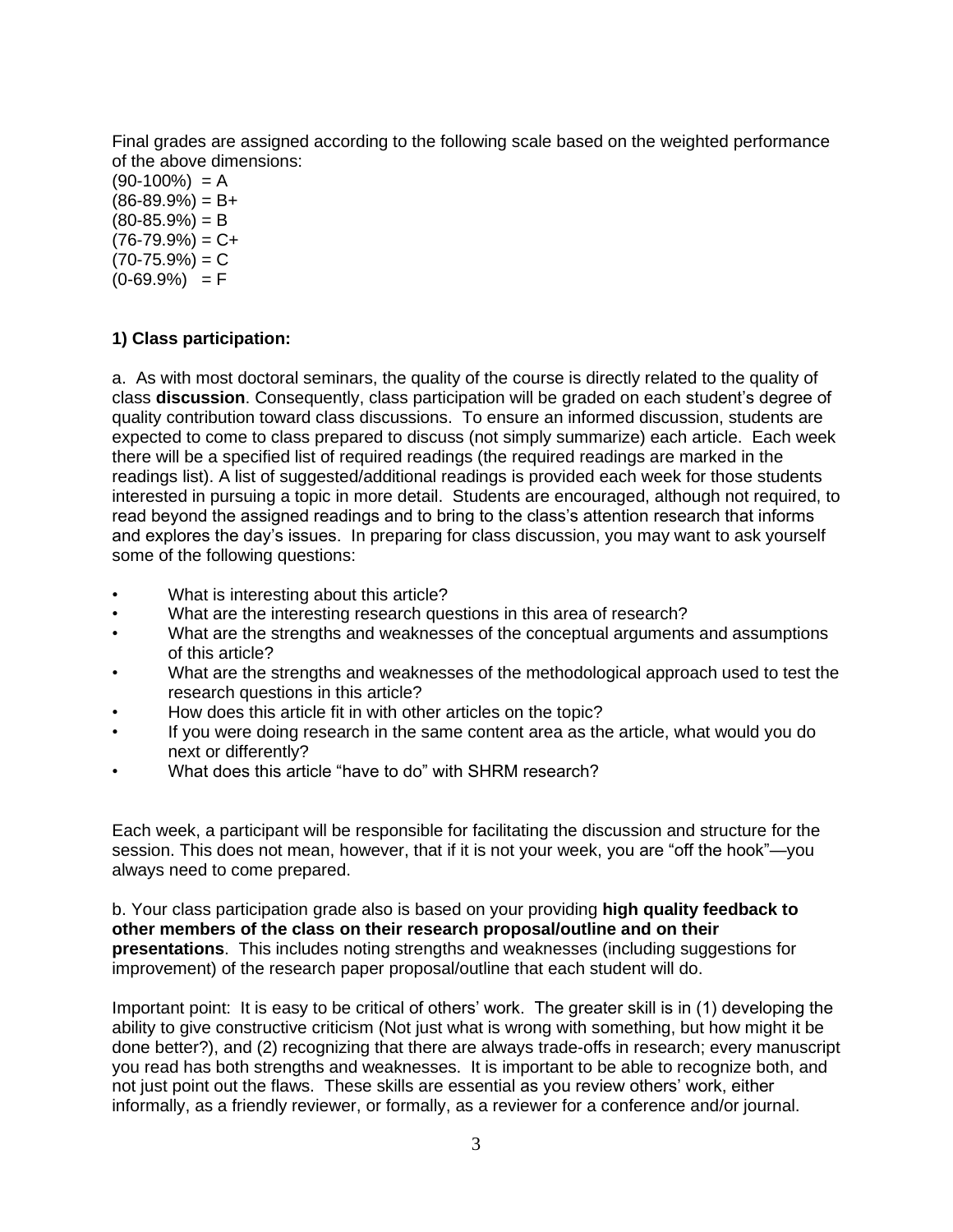c. Please let me know in advance if you will miss class. Absences may affect your participation grade.

# **Discussion leadership:**

Each student will assume responsibility for leading class discussions on specific topics for one or two class meetings during the semester. The assignments for the semester will be determined on the first day of class. When you are discussion leader, you should be especially well prepared for class because you will guide our analysis and integration of the readings. It is the role of the discussion leader to prepare 2 or 3 critical questions per article for discussion. However, it is NOT the role of the discussion leader to lead the entire discussion -- all students are expected to participate equally.

#### See appendix of this syllabus for discussion leader guidelines.

As discussion leader, you should provide each member of the class with a 1-2 page handout that structures the class and summarizes key points. This can be an outline or a diagram or other format, your choice. Please provide me with your handout by **4 pm** the day before the class you are facilitating.

Be sure to structure our class time so we

- discuss individual readings: very briefly--we will have all read the articles--allocate more time to the following items. . .
- compare and contrast perspectives
- summarize primary themes and contributions of the overall set of readings
- identify gaps and potential areas for future research.

**2) Article Critiques** (15% - 3 critiques each worth 5%): To facilitate learning and scholarship, each student will conduct 3 (three) critical evaluations of articles that we read for class. These 3 page (double-spaced) critiques will be based on your assessment of the theoretical and methodological quality of an article that is assigned for class reading. The articles that you choose will be up to you. The only requirement is that you may not submit critiques in successive weeks. It is important that you receive my feedback on each of your critiques prior to submitting another one. These critiques should be submitted online before the beginning of the class period for which the article is assigned. In general, these critiques should not be summaries or a re-hash of each article (we all have read the articles already); instead a good critique identifies the strengths and weaknesses of an article in terms of its contribution to the literature and identifies future research needs and opportunities.

# **3) Paper (multiple deadlines, final paper due DEC 20)**

Each seminar participant will prepare a scholarly paper on a specific research topic related to organizational behavior that develops a new perspective. This paper should be your own original work and should not be part of a larger project that involves other people (although it can be part of a planned future project). In other words, this should be new material, not written or developed by anyone else but yourself. This paper should NOT simply be a summary or review of the literature. Instead, it should be a conceptual paper that develops a new idea or the novel integration of two previously separate perspectives, topics, or theories. Your paper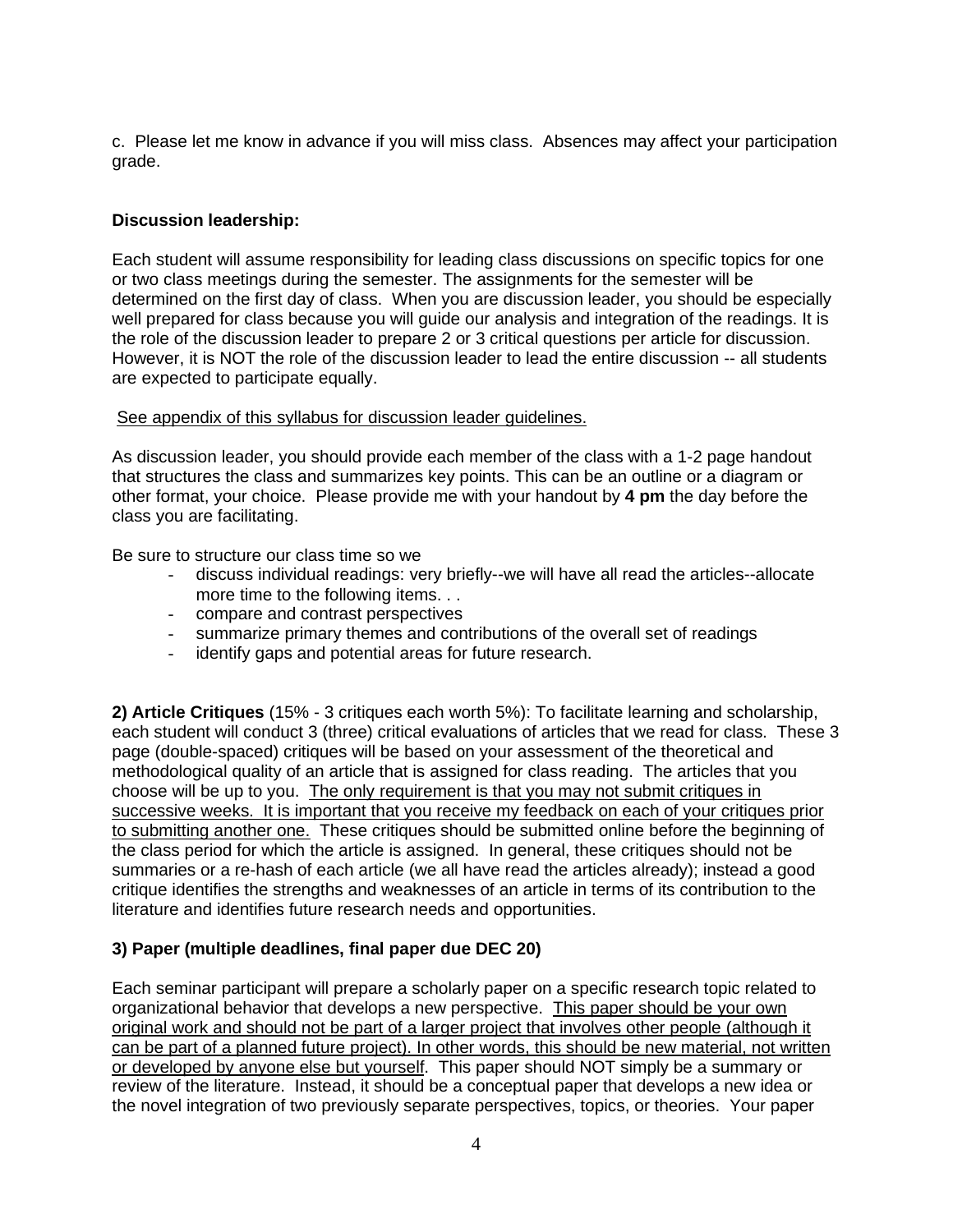should draw on existing theoretical and empirical organizational behavior literature to develop a set of theoretically-based propositions. Although your paper should include a sufficiently indepth review of the literature on your specific topic, the primary focus of the paper should be your own unique contribution, insights, and extension of prior research. (See appendix of syllabus for more on paper guidelines).

A proposal and outline of your paper are due **OCT 17--no extensions**. Additional deadlines for longer versions of the paper and for the presentation are as noted below and in the schedule. Please adhere to these writing deadlines.

**October 17:** You will first prepare a proposal of your idea and paper outline and submit to me and to the class for peer feedback. This written proposal should include a 2-3 page (minimum) description of your specific research question and topic, how it will contribute to the literature, and why we should think the idea is interesting, and a rough, 1 page outline of the paper. If you have a theoretical model in mind, go ahead and include a figure if you like. Bring 3 printed-out copies of your proposal to class—one copy for me and one for each of two classmates who will be providing feedback.

**October 24:** At the next class meeting (Oct 24), each member of class will bring two copies of written feedback on strengths, weaknesses, and suggestions (2 pages single-spaced) on the proposals of two other students. One copy of your feedback is for me, and the other for the students whose proposal you read.

**November 7:** Draft of pages 1-7 (at least) due, with page numbers and references (upload to Canvas)

**November 26:** Presentation (more below on this) AND draft of pages 1-12 (at least) due, with page numbers and references (upload draft to Canvas)

**December 20:** Your final written paper (20 – 22 pages, proofread carefully, double-spaced in 12 point font, with 1 inch margins and page numbers – page length does not include references and attachments) accompanied by your original proposal and outline (with my original feedback attached) are **due by 5:00 p.m. on Friday December 20 (upload to Canvas).**

# **Paper Presentations (Tuesday November 26, continuing to Dec 5 if needed)**

You should plan to prepare a PowerPoint presentation of your paper, similar to what you would do for an academic conference (around 15 minutes). We'll talk specifics closer to presentation time.

During the presentation, describe your specific research topic, your model, proposed relationships, the theoretical justification for your propositions, and the key contributions of your paper. Your goal is to stimulate our thinking and class discussion. You should be prepared for questions from the audience.

The presentations are intentionally scheduled about 10 days before the paper is due so that you can incorporate any feedback or address any issues that arise as a result of preparing and presenting the paper.

#### **4) Essay Exam (December 12)**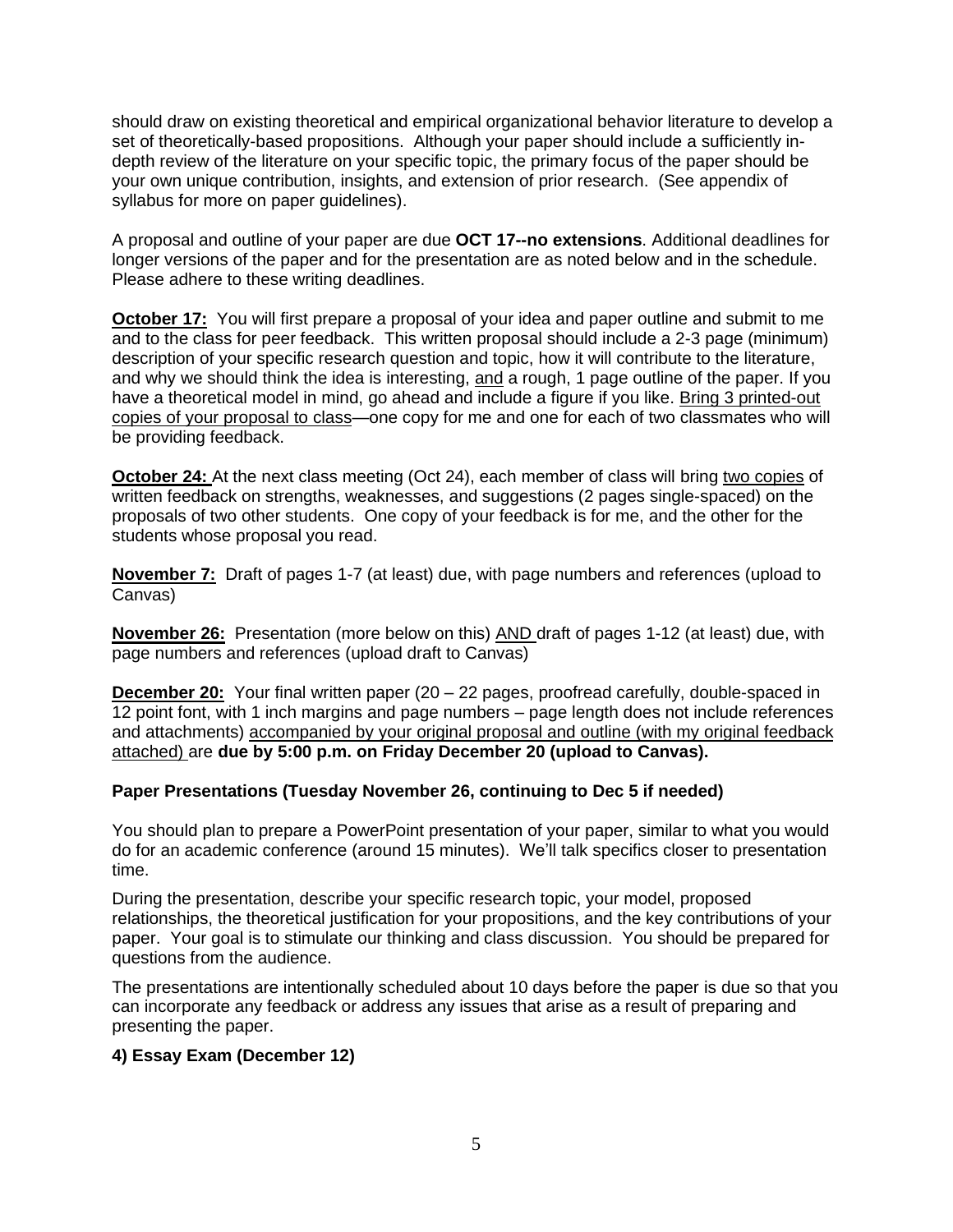This will be a 24 hour take-home exam; students will be given 3 questions from which to choose two to answer. Answers for each question should be 4-5 double-spaced typed pages, and will be graded according to criteria for qualifying exams (see page 2 "Instructions to Faculty Graders" here:

[https://smlr.rutgers.edu/sites/default/files/documents/Syllabi\\_PhD/IRHRQualifyingExamPolicya](https://smlr.rutgers.edu/sites/default/files/documents/Syllabi_PhD/IRHRQualifyingExamPolicyandProcedures.pdf) [ndProcedures.pdf](https://smlr.rutgers.edu/sites/default/files/documents/Syllabi_PhD/IRHRQualifyingExamPolicyandProcedures.pdf) ). Students are expected to complete this exam with no help from, or discussion with other students or faculty. You should view this as practice for the real qualifying exam.

# **Timeliness and late assignments**

Part of being successful in a career like academia that offers unusually high job autonomy is being able to manage one's time well. Many PhD students struggle to break the bad habits learned as undergraduates (e.g., putting things off to the last minute or trying to get by without actually doing the class readings and hope no one will notice). These are extremely dangerous habits if you expect to have a successful academic career.

This course is structured to provide you with deadlines to help you develop these habits, including due dates for several drafts of your final paper.

I expect all assignments to be turned in on the date assigned. If for some reason your assignments are turned in late without permission to do so, they will be automatically penalized by 5% if they are turned in later than the beginning of class on the due date and by an additional 5% per day they are late after that, unless there is some very dire extenuating circumstance (as judged by me). (By the way, I do not count having several things due in one week to be a dire extenuating circumstance—you know your assignment due dates, so plan accordingly.)

# **Word to the wise student – organization for this class and beyond**

You will need to prepare for the final exam and for qualifying exams in the future, and one way to help yourself in this endeavor is to begin to develop good study and organizational habits now. I would advise that you find some way that works for you to organize your readings in this course (and other seminars), perhaps preparing outlines as you go, so that you will be somewhat more organized when you are studying for the final and for your qualifying exams.

*Tip:* Check with more senior students to see what they have done in this regard (or what they wish they had done in hindsight).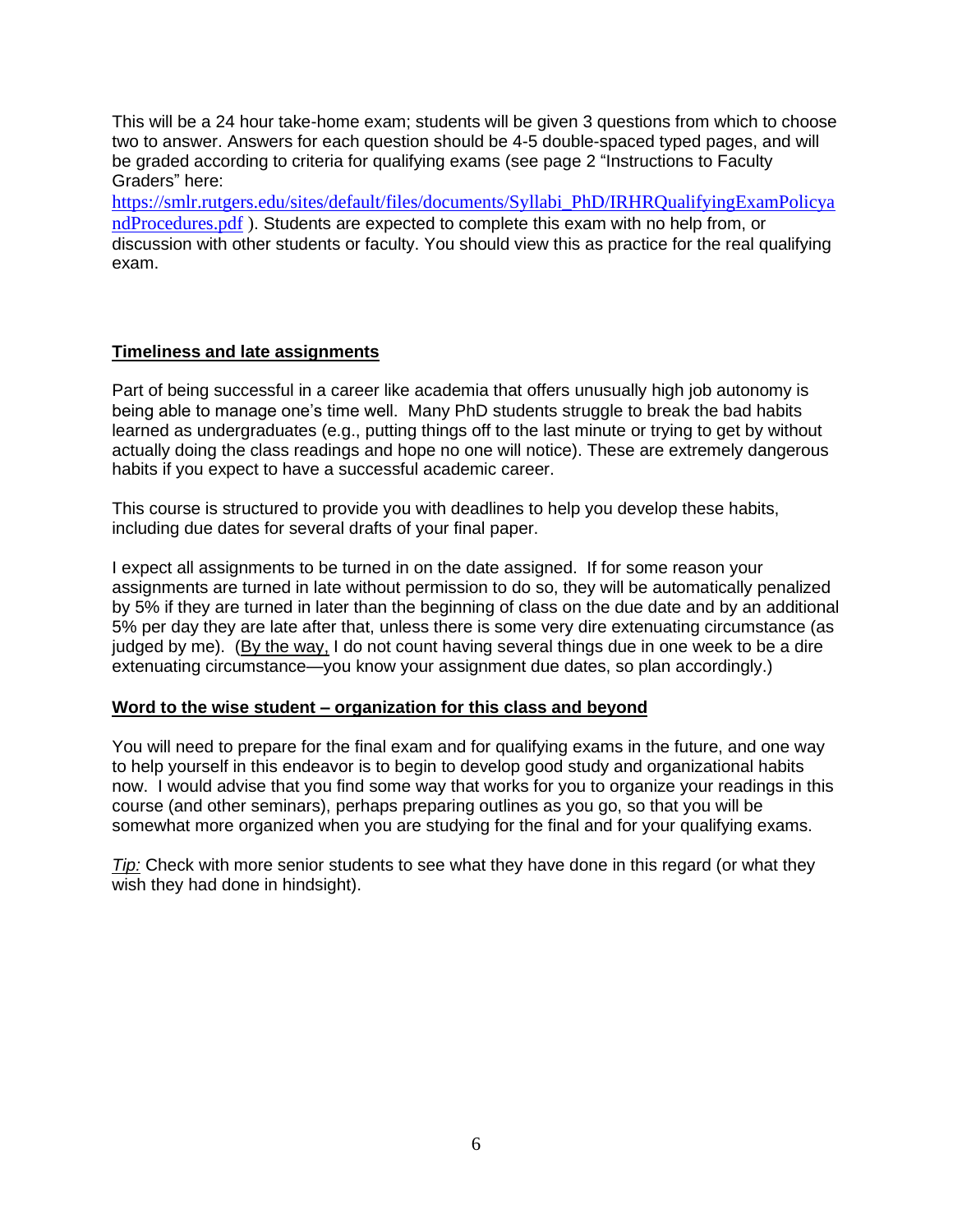**Overview of topics, important due dates and discussion leader schedule** (once discussion leaders have been set, I will update this)

| Date and        | Topic (readings for each week's topic are below in syllabus)                   | <b>Deliverable</b>                          |
|-----------------|--------------------------------------------------------------------------------|---------------------------------------------|
| discussion      |                                                                                | *NOTE: Article                              |
| leader          |                                                                                | critiques can be                            |
|                 |                                                                                | submitted any                               |
|                 |                                                                                | week (preferably                            |
|                 |                                                                                | early in semester to<br>get them out of the |
|                 |                                                                                | way)                                        |
| $9/5$ - Ingrid  | Week 1: Course Overview/Introduction to Strategic Human Resource<br>Management |                                             |
| 9/12-Ingrid     | Week 2: Theoretical Models (1)                                                 |                                             |
| 9/19-TBD        | Week 3: Theoretical Models (2)                                                 |                                             |
| 9/26-TBD        | Week 4: HR Systems and Their Determinants (1)                                  |                                             |
| $10/3 - TBD$    | Week 5: HR Systems and Their Determinants (2)                                  |                                             |
| $10/10 - TBD$   | Week 6: Direct Effect of HRM on Performance                                    |                                             |
| $10/17 - TBD$   | Week 7: The "Black Box" -Mediation/Proximal Effects of HR Systems (1)          | Proposal (bring 3<br>copies to class)       |
| 10/24 - TBD     | Week 8: The "Black Box" -Mediation/Proximal Effects of HR Systems (2)          | Feedback on                                 |
|                 |                                                                                | others' proposals                           |
|                 |                                                                                | (bring to class $-2$<br>copies - one for    |
|                 |                                                                                | author, one for me)                         |
| 10/31 - TBD     | Week 9: Contingency Factors in the HRM-Performance Relationship (1)            |                                             |
| $11/7 - TBD$    | Week 10: Contingency Factors in the HRM-Performance Relationship (2)           | Proposal draft                              |
|                 |                                                                                | pages 1-7 due                               |
| $11/14 - TBD$   | Week 11: Targeted/Alternative HR systems                                       | (upload to Canvas)                          |
| $11/21 - TBD$   | Week 12: Methodological Issues (1)                                             |                                             |
| <b>TUESDAY</b>  | <b>NOTE: Tuesday class instead of Thursday (NO class on Thanksgiving</b>       | Paper                                       |
| 11/26 - Ingrid  | 11/28                                                                          | presentations, AND                          |
|                 | Week 13: Methodological Issues (2)                                             | Proposal draft                              |
|                 |                                                                                | pages 1-12 due                              |
|                 |                                                                                | (upload to Canvas)                          |
| $12/5$ - Ingrid | Week 14: Human Capital-Based Perspectives on Human Resources +                 | Paper                                       |
|                 | other new Topics                                                               | presentations (if                           |
|                 |                                                                                | needed)                                     |
| 12/12           | Week 15: EXAM                                                                  | Exam due                                    |
| 12/20           |                                                                                | Final paper due                             |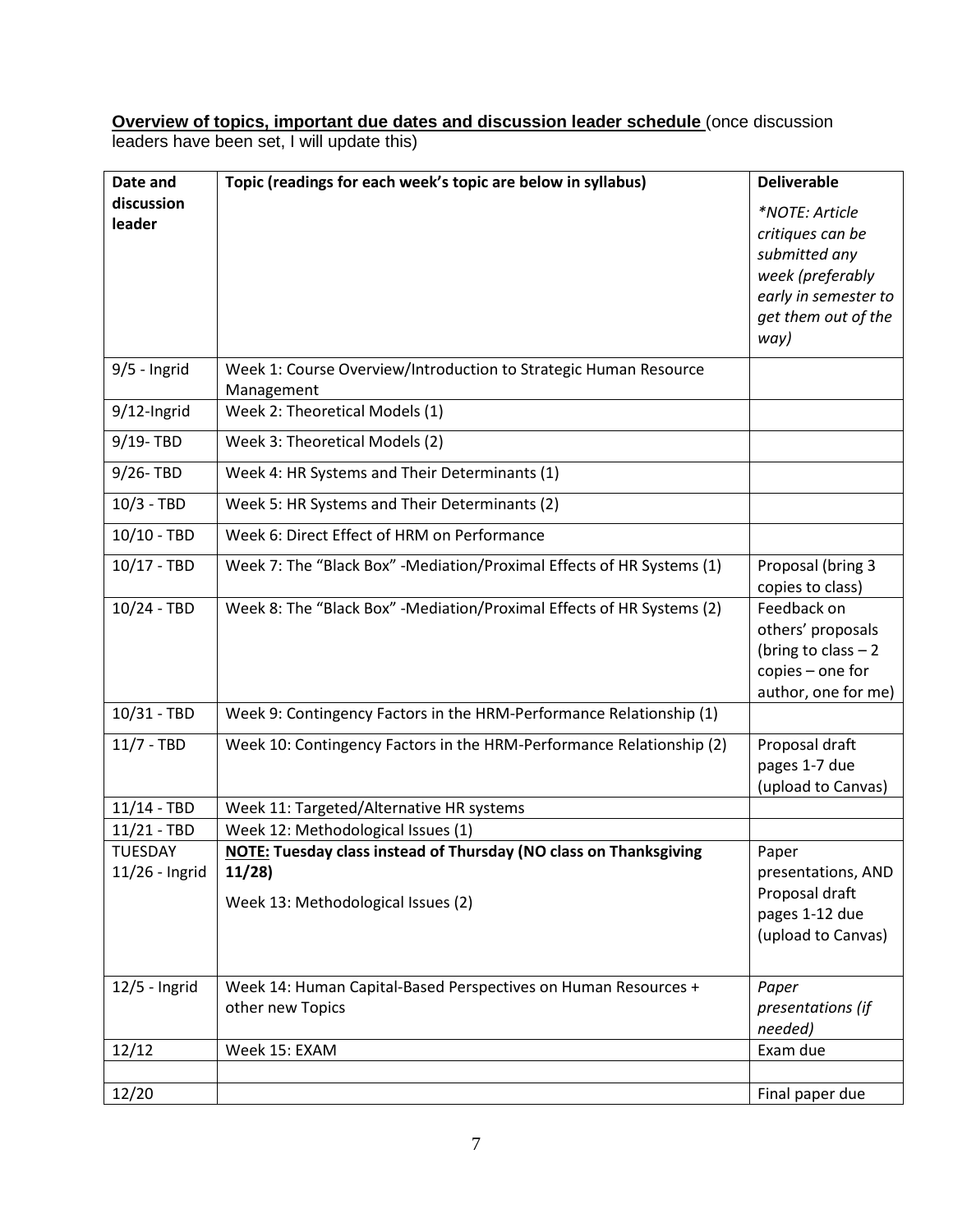# **Weekly Topics, Required Readings and Additional Readings**

# **Week 1: Course Overview/Introduction to Strategic Human Resource Management**

- Pfeffer, J. 1995. Producing sustainable competitive advantage through the effective management of people. *Academy of Management Executive*, 9(1): 55-69.
- Miles, R., & Snow, C.C. 1984. Designing strategic human resources systems. *Organizational Dynamics*, Summer: 36-52.
- Wright, P.M. & Ulrich, M.D. 2017. A road well-traveled: The past, present, and future journey of strategic human resource management. *Annual Review of Organizational Psychology and Organizational Behavior*, 4:45-65.

# *Additional Readings:*

- Devanna, Fombrun, Tichy, & Warren. 1982. Strategic planning and human resource management. *Human Resource Managemen*t, 11-17.
- Devanna, M.A., Fombrun, C. & Tichy, N.M. 1981. Human resource management: A strategic perspective. Organizational Dynamics, (Winter) 9: 51-67.
- Duffey, J. 1988. Competitiveness and human resources. *California Business Review*, Spring, 3, 92-100.
- Dyer, L. 1983. Bringing human resources into the strategy formulation process. *Human Resource Management*, 22(3): 257-271.
- Dyer, L., & Holder, J. 1988. A strategic perspective of human resource management. In L. Dyer (ed.), *Human resource management: Evolving roles and responsibilities*, (pp 1- 35. Washington, DC: American Society for Personnel Administration/Bureau of National Affairs.
- Dyer, L. 1984. Linking human resources and business strategies. *Human Resource Planning*, 7(2): 79-84.
- Dyer, L. 1984. Studying human resource strategy: An approach and an agenda. *Industrial Relations*, 23(3): 156-169.
- Dyer, L. 1985. Strategic human resources management and planning. In K.M. Rowland, & G.R. Ferris (eds.), Research in Personnel and Human Resource Management, (pp. 1- 30). Greenwich, CT: JAI Press.
- Fisher, C.D. 1989. Current and recurrent challenges in HRM. *Journal of Management*, 15(2): 157-180.
- Lawrence & Dyer, 1983. Dilemmas facing American industry. Renewing American Industry. (pp. 1-16). New York, NY: Free Press.
- Mahoney, T.A., & Decktop, J.R., 1986. Evolution of concept and practice in personnel administration/human resource management. In J.G. Hunt & J.D. Blair (eds.), Yearly Review of Management of the Journal of Management, 12(2): 223- 241.
- Pfeffer, J. 1998. The human equation: Building profits by putting people first. Boston, MA: Harvard Business School Press. (Chapter 2).
- Tichy, N.M., Fombrun, C.J., & Devanna, M.A. 1982. Strategic human resource management. *Sloan Management Review*, 23(2): 47-61.
- Walker, J.W., & Moorehead, G. 1987. CEOs: What they want from HRM. *Personnel Administrator*, 32(12): 50-59.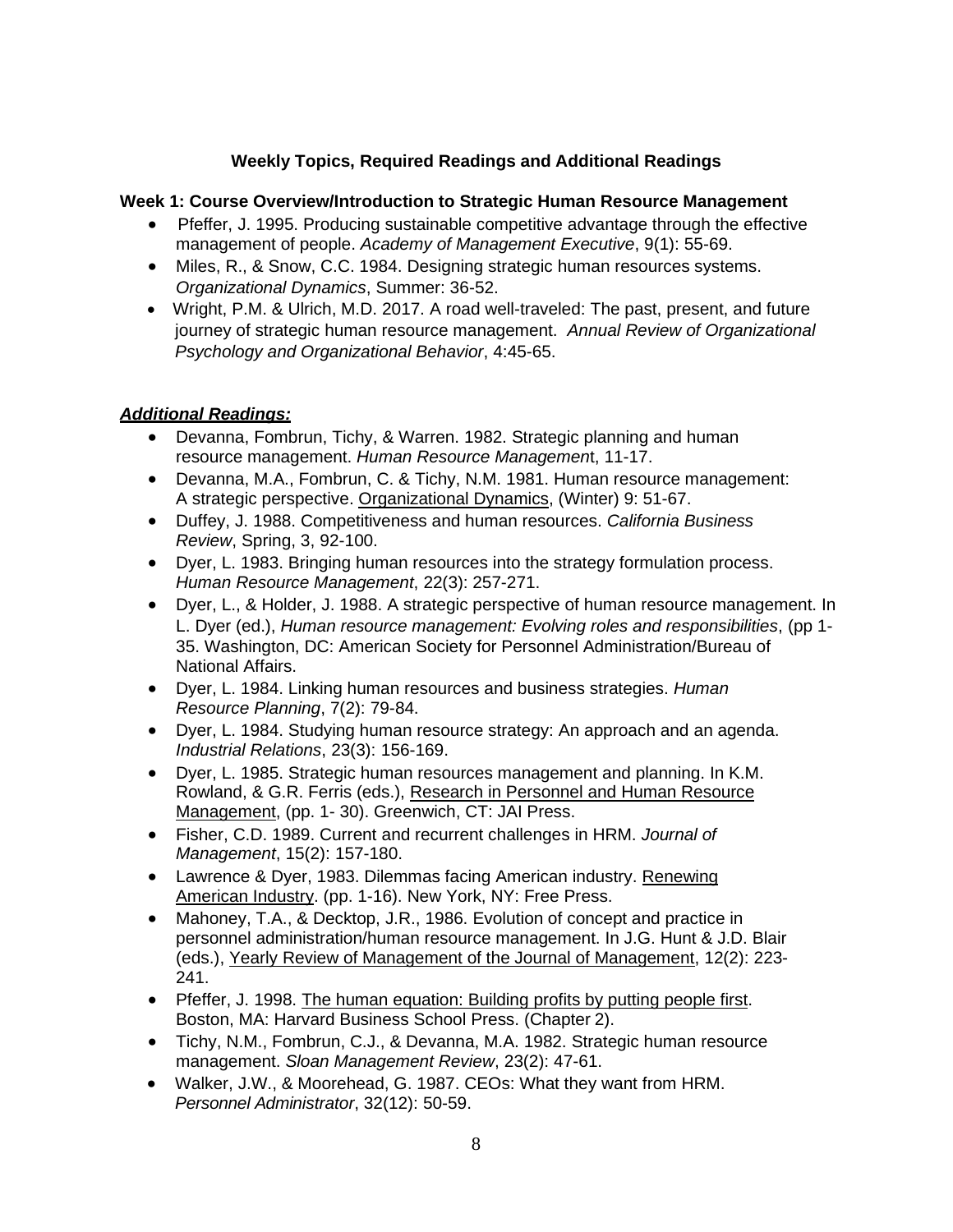• Wright, P.M. & Snell, S.A. 1991. Toward an integrative view of strategic human resource management. Human Resource Management Review, 1(3): 203-225.

# **Week 2: Theoretical Models (1)**

- Bowen, D.E. & Ostroff, C. 2004. Understanding HRM—Firm performance linkages: The role of "strength" of the HRM system, *Academy of Management Review*, 29: 203- 221.
- Dierickx, I. & Cool, K. 1989. Asset stock accumulation and sustainability of competitive advantage. *Management Science,* 35: 1504-1511.
- Lado, A.A. & Wilson, M.C. 1994. Human resource systems and sustained competitive advantage: A competency-based perspective. *Academy of Management Review,* 19: 699- 727.
- Schuler, R.S., & Jackson, S.E. 1987. Linking competitive strategies with human resource management practices. *Academy of Management Executive,* 1: 207-219.
- Wright, P.M. & McMahan, G.C. 1992. Theoretical perspectives for strategic human resource management. *Journal of Management,* 18: 295-320.

# **Week 3: Theoretical Models (2)**

- Barney, J. 1991. Firm resources and sustainable competitive advantage. *Journal of Management*. 17: 99-129.
- Campbell, B., Coff, R., & Kryscynski,D. 2012. Rethinking sustained competitive advantage from human capital. *Academy of Management Review*, 37: 376-395.
- Chadwick, C. In Press. Towards a more comprehensive model of firms' 'human capital rents'. *Academy of Management Review*.
- Chadwick, C., & Dabu, A. 2009. Human resources, human resource management, and the competitive advantage of firms: Towards a more comprehensive model of causal linkages. *Organization Science*, 20(1): 253-272.
- Coff, R. 1997. Human assets and management dilemmas: Coping with hazards on the road to resource-based theory. *Academy of Management Review*, 22(2): 374-402.
- Wright, P.M., Dunford, B.B., & Snell, S.A. 2001. Human resources and the resource based view of the firm. *Journal of Management*, 27: 701-721.

# *Additional Readings:*

- Amit, R., & Schoemaker, P.J.H. 1993. Strategic assets and organizational rent. *Strategic Management Journal*, 14: 33-46.
- Barney, J., & Wright, P.M. 1998. On becoming a strategic partner: The role of human resources in gaining competitive advantage. *Human Resource Management*, 37(1): 31-46.
- Barney, J. 1986. Strategic factor markets: Expectations, luck, and business strategy. *Management Science*, 32: 1231-1242.
- Barney, J. 2001. Is the resource-based "view" a useful perspective for strategic management research? Yes. *Academy of Management Review*, 26: 41-57.
- Boxall, P.F. 1996. The strategic HRM debate and the resource-based view of the firm. *Human Resource Management Journal,* 6: 59-75.
- Brewster, C. 1999. Different paradigms in strategic HRM: Questions raised by comparative research. . In P. Wright, L. Dyer, J. Boudreau, J., & G. Milkovich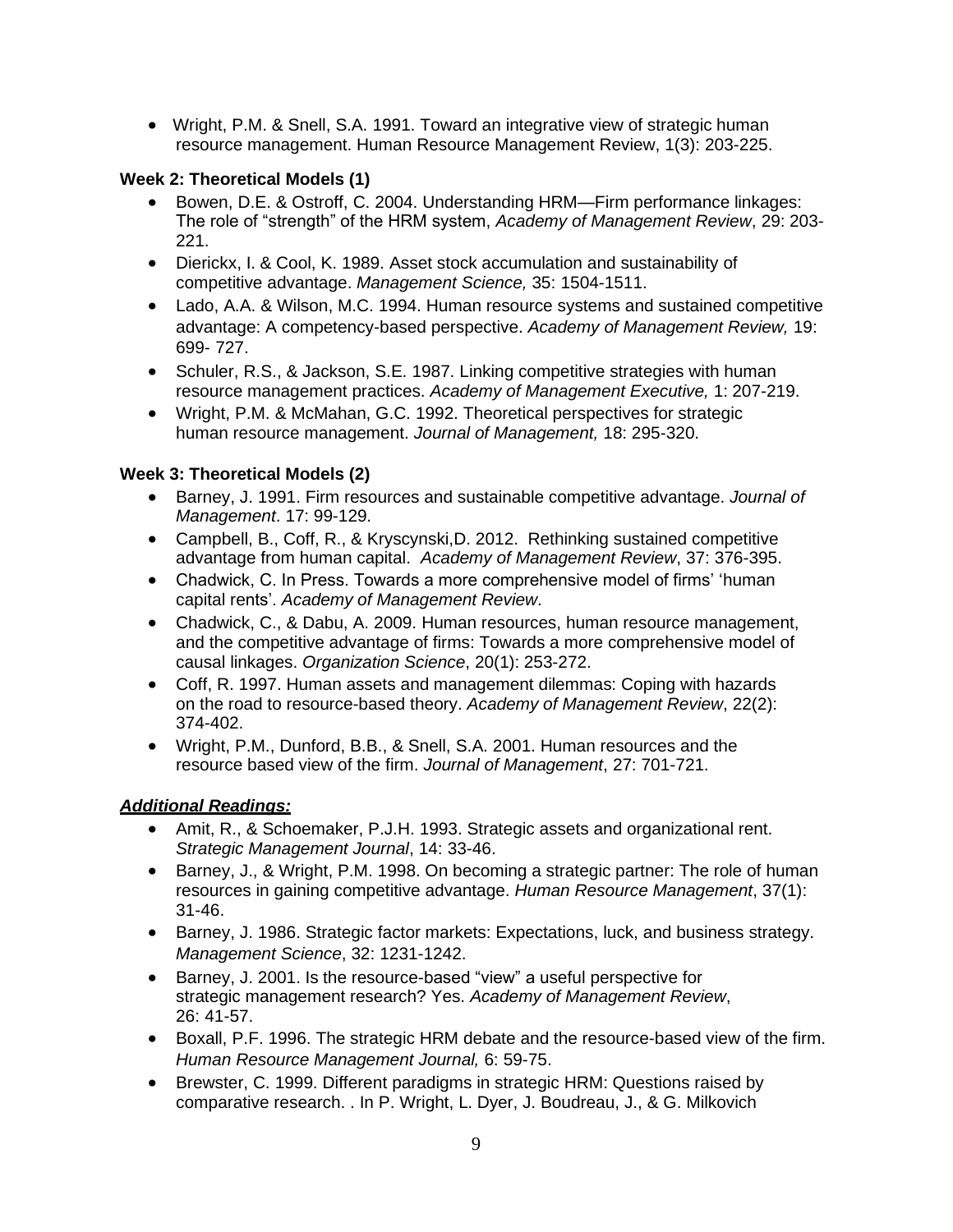(eds.), Research in Personnel and Human Resource Management, Supplement A. Greenwich, CT: JAI Press.

- Collis, D.J., & Montgomery, C.A. 1995. Competing on resources: Strategy in the 1990s. *Harvard Business Review*, 73(4): 118-129.
- Delaney, J.T., & Huselid, M.A., 1996. The impact of human resource management practices on perceptions of organizational performance. *Academy of Management Journal*, 39(4): 949-969.
- Dobbins, G.H., Cardy, R.l., & Carson, K. 1991. Examining fundamental assumptions: A contrast of person and system approaches to human resource management. In G.R. Ferris (ed.), Research in Personnel and Human Resource Management, Vol. 9 (pp. 1-38). Greenwich, CT: JAI Press.
- Ferris, G., Hochwarter, W., Buckley, M., Harrell-Cook, G., & Frink, D. 1999. Human Resources Management: Some New Directions. *Journal of Management*. 25(3), 385- 415.
- Hall, R. 1992. The strategic analysis of intangible resources. *Strategic Management Journal*, 13: 135-144.
- Hamel, Doz, & Prahalad. 1989. Collaborate with your competitors and win. *Harvard Business Review*, January-February, 133-139.
- Henderson, R., & Cockburn, I. 1994. Measuring competence: Exploring firm effects in pharmaceutical research. *Strategic Management Journal*, 15: 63-84.
- Hitt, Bgierman, Simizu, Kochhar. 2001. Direct and moderating effects of human capital on strategy and performance in professional service firms: A resource based perspective, *Academy of Management Journal*, 44(1): 13-28.
- Kamoche, K. 1996. Strategic human resource management within a resourcecapability view of the firm. *Journal of Management Studies*. 33(2): 213-233.
- Lado, A.A., Boyd, N.G., & Wright, P. 1992. A competency-based model of sustainable competitive advantage: Toward a conceptual integration. *Journal of Management*, 18: 77- 91.
- Lengnick-Hall, C.A., & Lengnick-Hall, M.L. 1988. Strategic human resource management: A review of the literature and a proposed typology. *Academy of Management Review*, 13(3): 454-470.
- Leonard-Barton, D. 1992. Core capabilities and core rigidities: A paradox in managing new product development. *Strategic Management Journal*, 13: 111-125.
- Lippman, S.A., & Rumelt, R.P. 1982. Uncertain imitability: An analysis of interfirm differences in efficiency under competition. *Bell Journal of Economics*, 13 (2): 418- 439.
- McGrath, R.G., MacMillan, I.C., & Venkataraman, S. 1995. Defining and developing competence: A strategic process paradigm. *Strategic Management Journal*, 16: 251- 275.
- Mueller, F. 1996. Human resources as strategic assets: An evolutionary resourcebased theory. *Journal of Management Studies*, 33: 757-785.
- Prahalad & Hamel, 1990. The core competence of the corporation. *Harvard Business Review*, May-June: 79-91.
- Priem, R.L., & Butler, J.E. 2001. Is the resource-based "view" a useful perspective for strategic management research? *Academy of Management Review*, 26: 22-40.
- Schultz, T.W. 1961. Investment in human capital. *American Economic Review*, 51: 1- 17.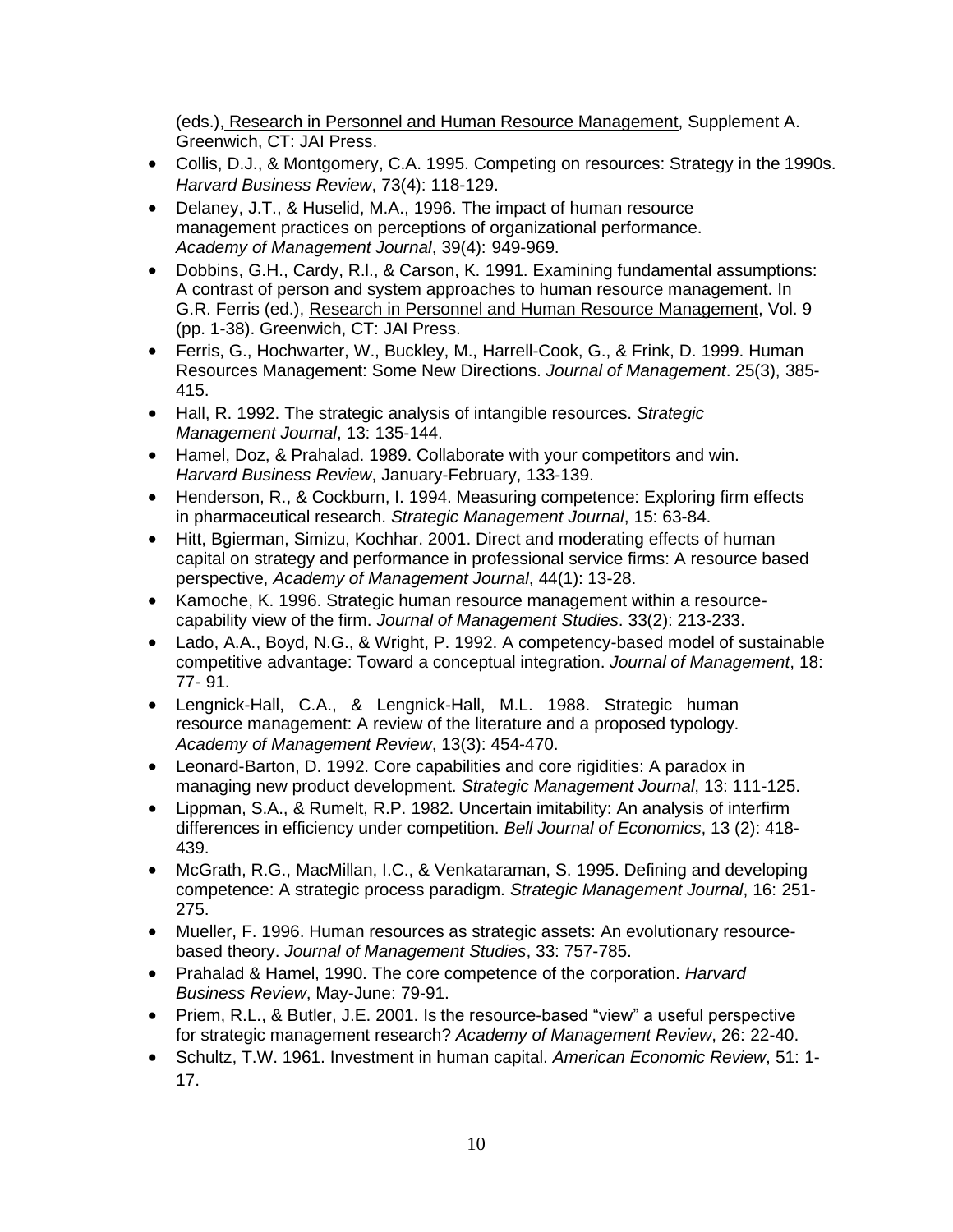- Strober, M.H. 1990. Human capital theory: Implications for HR managers. *Industrial Relations*, 29: 214-239.
- Truss, C. & Gratton, L. 1994. Strategic human resources management: A conceptual approach. *International Journal of Human Resources Management*, 5(3): 663-686.

# **Week 4: HR Systems and Their Determinants (1)**

- Baird, L., & Meshoulam, I. 1988. Managing two fits of strategic human resource management. *Academy of Management Review,* 13(1): 116-128.
- Baron, J.N., Burton, M.D., & Hannan, M.T. 1996. The road taken: The origins and evolution of employment systems in emerging high–technology companies. *Industrial and Corporate Change*, 5: 239-276.
- Godard, J. 1997. Whither strategic choice: Do managerial IR ideologies matter? *Industrial Relations*, 36: 206-228.
- Kochan, T., McKersie, R., & Cappelli, P. 1984. Strategic choice and industrial relations theory. *Industrial Relations*, 23(1): 16-39.
- Osterman, P. 1994. How common is workplace transformation and who adopts it? *Industrial and Labor Relations Review*, 47: 173-188.
- Pil, F.K., & MacDuffie, J.P. 1996. The adoption of high-involvement work practices. *Industrial Relations*, 35(3): 423-455.

# **Week 5: HR Systems and Their Determinants (2)**

- Arthur, J.B. 1992. The link between business strategy and industrial relations systems in American steel minimills. *Industrial and Labor Relations Review*, 45(3): 488-506.
- Jackson, S.E., Schuler, R.S., & Rivero, J.C. 1989. Organizational characteristics as predictors of personnel practices. *Personnel Psychology*, 42: 727-786.
- Liu , X., van Jaarsveld, D.D., Batt, R. & Frost, A.C. 2014. The influence of capital structure on strategic human capital: Evidence from U.S. and Canadian firms. *Journal of Management,* 40(2): 422-448.
- Snell, S.A. 1992. Control theory in strategic human resource management: The mediating effect of administrative information. *Academy of Management Journal,*  35(2): 292-327.
- Snell, S.A. & Dean, J. Jr. 1992. Integrated manufacturing and human resource management: A human capital perspective. *Academy of Management Journal*, 35(3): 467-504.
- Toh, S.M., Morgeson, F.P., & Campion, M.A. 2008. Human resource configurations: Investigating fit with the organizational context. *Journal of Applied Psychology,*  93(4): 864-882.

# *Additional Readings:*

- Baron, J.N., Burton, M.D., and Hannan, M.T. 1996. The road taken: The origins and evolution of employment systems in emerging high–technology companies. *Industrial and Corporate Change*, 5: 239-276.
- Bennett, N., Ketchen, D., & Schultz, E. 1998. An examination of factors associated with the integration of human resource management and strategic decision-making. *Human Resource Management*, 37(1): 3-16.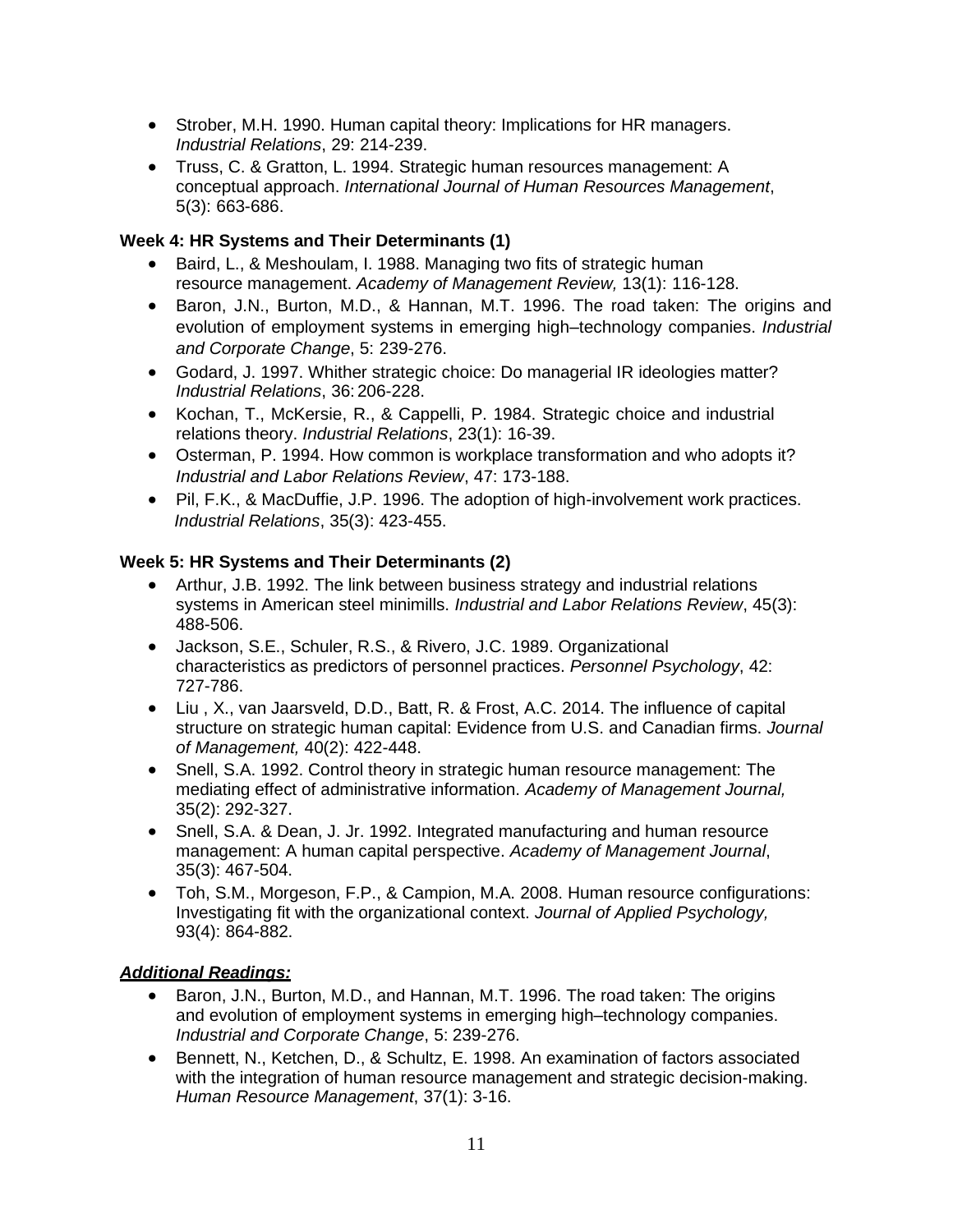- Cook, D.S., & Ferris, G.R. 1986. Strategic human resource management and firm effectiveness in industries experiencing decline. *Human Resource Management*, 25(3): 441-458.
- Dean, J. Jr., & Snell, S.A. 1991. Integrated manufacturing and job design: Moderating effects of organizational inertia. *Academy of Management Journal*, 34(4): 776-804.
- Dewar, R., & Werbel, J. 1979. Universalistic and contingency predictions of employee satisfaction and conflict. *Administrative Science Quarterly*, 24: 426-448.
- Devereaux-Jennings, P. 1994. Viewing macro HRM from without: Political and institutional perspectives. In G. Ferris (ed.), Research in Personnel and Human Resource Management, Vol. 12. (pp. 1-40). Greenwich, CT: JAI Press.
- Golden, K.A., & Ramanujam, W. 1985. Between a dream and a nightmare: On the integration of the human resource management and strategic business planning processes. *Human Resource Management*, 24(4): 429-452.
- Govindarajan, B. 1988. A contingency approach to strategy implementation at the business-unit level: Integrating administrative mechanisms with strategy. *Academy of Management Journal*, 31(4): 828-853.
- Gupta, A.K. 1984. Contingency linkages between strategy and general manager characteristics: A conceptual examination. *Academy of Management Review*, 9(3): 399- 412.
- Guthrie, J.P., & Olian, J.D. 1991. Does context affect staffing decisions? The case of general managers. *Personnel Psychology*, 44 (2): 263-293.
- Huselid, M.A. 1995. The impact of environmental volatility on human resource planning and strategic human resource management. *Human Resource Planning*, 16: 35-51.
- Lawler, J. J., Chen, S. J., Wu, P. C., Bae, J., & Bai, B. 2011. High-performance work systems in foreign subsidiaries of American multinationals: An institutional model. *Journal of International Business Studies*, 42: 202–220.
- McCune, J.T., Beatty, R.W., & Montagno. 1988. Downsizing: Practices in manufacturing firms. *Human Resource Management*, 27: 145-161.
- Milgrom, P., & Roberts, J. 1995. Complementarities and fit: Strategy, structure, and organizational change in manufacturing. *Journal of Accounting and Economics*, 19(4): 179-208.
- Napier, N.K. 1989. Mergers and acquisitions, human resource issues and outcomes: A review and suggested typology. *Journal of Management Studies*, 26(3): 271-190.
- Olian, J.D., & Rynes, S.L., 1984. Organizational staffing: Integrating practice with strategy*. Industrial Relations*, 23(2): 170-183.
- Schuler, R.S. 1989. Strategic human resource management and industrial relations. *Human Relations*, 42(2): 157-184.
- Schuler, R.S., & Jackson, S.E. 1987. Linking competitive strategies with human resource management practices. *Academy of Management Executive*, 1: 207-219.
- Schuler, R.S. & Jackson, S.E. 1989. Determinants of human resource management priorities and implications for industrial relations. *Journal of Management*, 15: 89-99.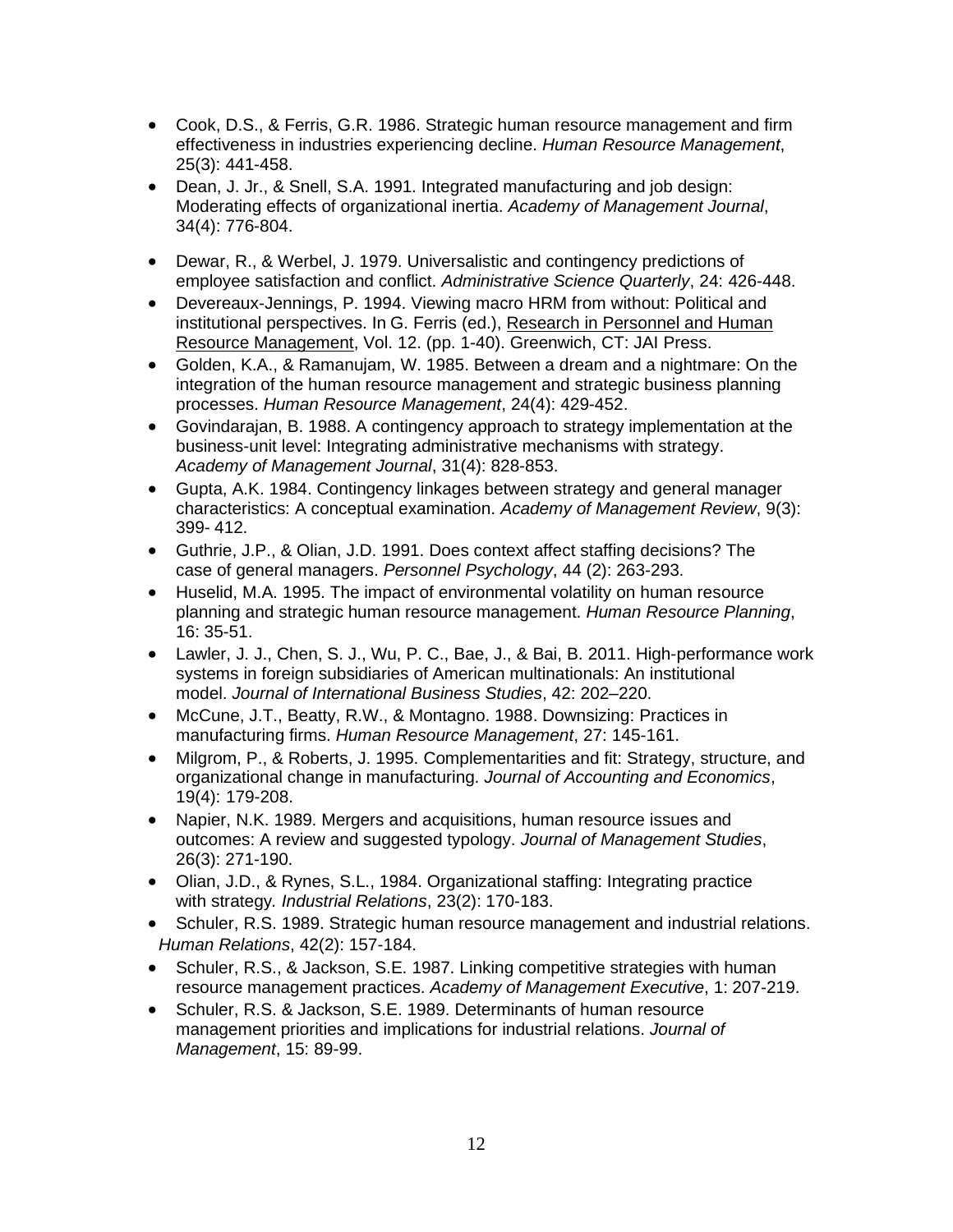- Snell, S.A., & Dean, J. Jr. 1994. Strategic compensation for integrated manufacturing: The moderating effects of jobs and organizational inertia. *Academy of Management Journal,* 37(5): 1109-1140.
- Wright, P.M., & Snell, S.A. 1998. Toward a unifying framework for exploring fit and flexibility in strategic human resource management. *Academy of Management Review*, 23(4): 756-772.

# **Week 6: Direct Effect of HRM on Performance**

- Arthur, J.B. 1994. Effects of human resource systems on manufacturing performance and turnover. *Academy of Management Journal,* 37: 670-687.
- Batt, R. 2002. Managing customer services: Human resource practices, quit rates, and sales growth. *Academy of Management Journal,* 45 (3): 587-597.
- Cappelli, P., and Neumark, D. 2001. Do 'high-performance' work practices improve establishment-level outcomes? *Industrial and Labor Relations Review,* 54 (4): 737- 775.
- Chadwick, C. 2007. Examining non-linear relationships between human resource practices and establishment performance. *Industrial and Labor Relations Review*, 60(4): 499-521.
- Guthrie, J.P. 2001. High Involvement work practices, turnover, and productivity: Evidence from New Zealand. *Academy of Management Journal*, 44: 180-190.
- Huselid, M.A. 1995. The impact of human resource management practices on turnover, productivity, and corporate financial performance. *Academy of Management Journal,* 38 (3): 635-672.
- Ichniowski, C., Shaw, K., & Prennushi, G. 1997. The effects of human resource management practices on productivity: A study of steel finishing lines. *The American Economic Review,* June: 291-314.

# *Additional Readings on Direct Effects, Mediation, and Contingency Factors (Weeks 6- 10):*

- Birdi, K., Clegg, C., Patterson, M., Robinson, A., Stride, C.B., Wall, T.D., & Wood, S.J. 2008. The impact of human resource and operational management practices on company productivity: A longitudinal study. *Personnel Psychology,* 61: 467-501.
- Capelli, P. & Singh, H. 1992. Integrating strategic human resources and strategic management. In D. Lewin, O.S. Mitchell, & P. Sherer (eds.), Research frontiers in industrial relations and human resources, Madison, WI: Industrial Relations Research Association. (pp. 165-192)
- Cappelli, P., & Crocker-Hefter, A. 1996. Distinctive human resources are firms' core competencies. *Organizational Dynamics*, 24(3): 7-22.
- Chang, S., Jia, L., Takeuchi, R. & Cai, Y. 2014. Do high-commitment work systems affect creativity? A multilevel combinational approach to employee creativity. *Journal of Applied Psychology,* 99(4): 665-680.
- Chuang, C.H. & Liao, H. 2010. Strategic human resource management in service context: Taking care of business by taking care of employees and customers*. Personnel Psychology*, 63: 153-196.
- Cutcher-Gershenfeld, J.C. 1991. The impact on economic performance of a transformation in workplace relations. *Industrial and Labor Relations Review*, 44: 241- 260.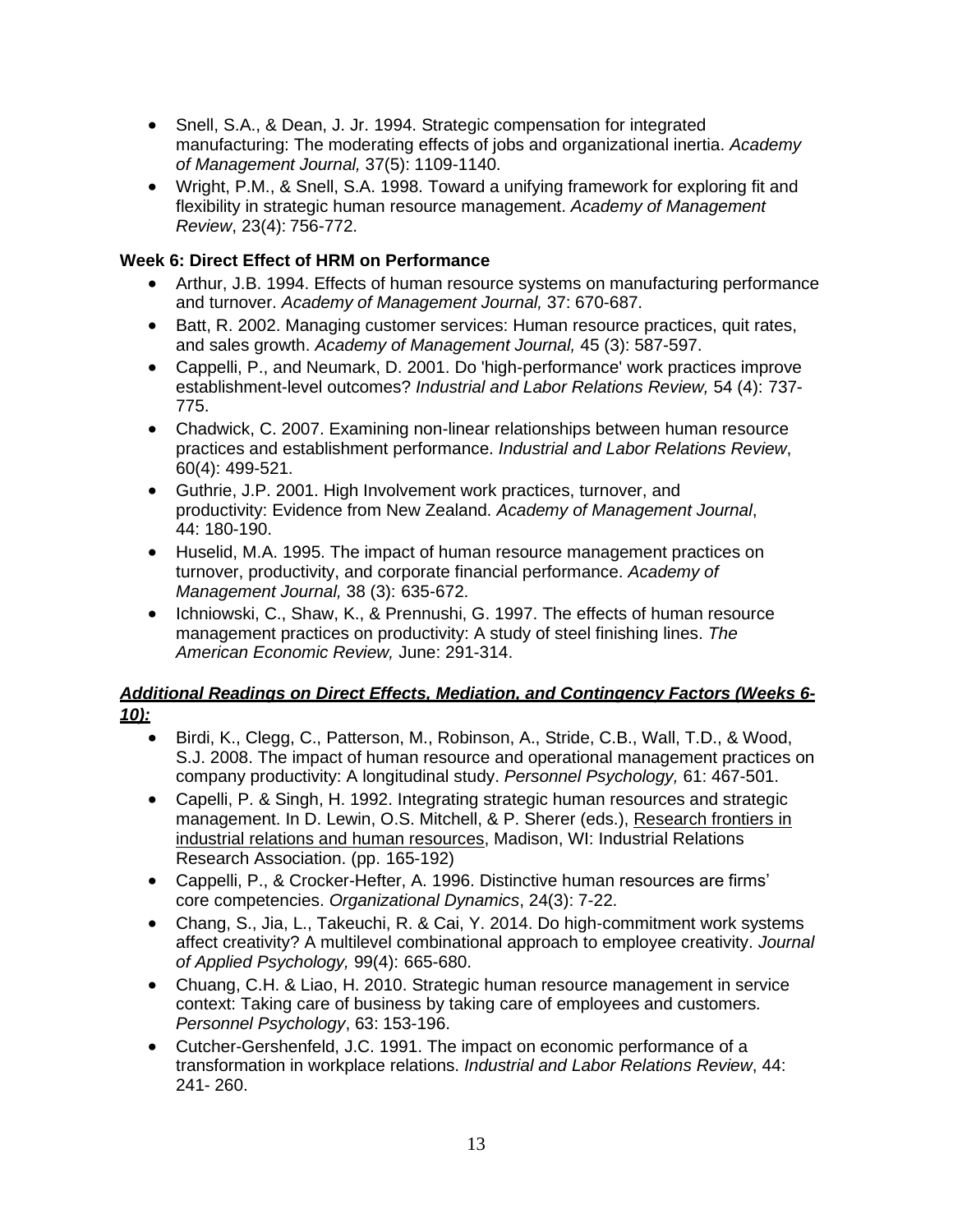- Dyer, L., & Reeves. T. 1995. HR strategies and firm performance: What do we know and where do we need to go? *International Journal of Human Resource Management*, 6: 656- 670.
- Gong, Y., Law, K.S., Chang, S., & Xin, K.R. 2009. Human resource management and firm performance: The differential role of managerial affective and continuance commitment. *Journal of Applied Psychology,* 94: 263-275.
- Lawler, E.E. 1992. The ultimate advantage: Creating the high-involvement organization. San Francisco, CA: Jossey-Bass.
- Lawler, E.E., Mohrman, S.A., & Ledford, G.E. 1995. Creating high performance organizations: Practices and results of employee involvement and total quality management in Fortune 1000 companies. San Francisco: Jossey-Bass Publishing.
- Lee, J., & Miller, D. 1999. People matter: Commitment to employees, strategy and performance in Korean firms. *Strategic Management Journal*, 20: 579-593.
- Levine, D. 1995. Reinventing the workplace: How business and employers can both win. Washington, DC: Brookings Institute.
- Meyer, A.D., Tsui, A.S., & Hinings, C.R. 1993. Configurational approaches to organizational analysis. *Academy of Management Journal*, 36 (6): 1175- 1195.
- Perry-Smith, J.E., & Blum, T.C. 2000. Work family human resource bundles and perceived organizational performance. *Academy of Management Journal*, 43: 1107- 1117.
- Snell, S.A. & Youndt, M.A. 1995. Human resource management and firm performance: Testing a contingency model of executive controls. *Journal of Management*. 21(4): 711- 737.
- Snow, C.C. & Snell, S.A. 1993. Staffing as strategy. In M. Schmitt, and W.C. Borman (eds.), Personnel selection in organizations.
- Su, Z.X., Wright, P.M., & Ulrich, M.D. In Press. Going beyond the SHRM paradigm: Examining four approaches to governing employees. *Journal of Management.*
- Takeuchi, R., Chen, G., & Lepak, D. P. 2009. Through the looking glass of a social system: Cross-level effects of High Performance Work Systems on Employee Attitudes. *Personnel Psychology,* 62: 1-29.
- Way, S.A. 2002. High performance work systems and intermediate indicators of firm performance within the U.S. small business sector. *Journal of Management*, 28(6): 765- 785.
- Whitener, E. 2001 Do 'high commitment' human resource practices affect employee commitment? A cross-level analysis using hierarchical linear modeling. *Journal of Management,* 27(5): 515-535.
- Wright, P.M. McMahan, G., McCormick, B., & Sherman, W. 1998. Strategy, core competence, and HR involvement as determinants of HR effectiveness and refinery performance. *Human Resource Management*, 37(1): 17-30.

# **Week 7: The "Black Box" - Mediation/Proximal Effects of HR Systems (1)**

• Batt, R. & Colvin, A.J. 2011. An employment systems approach to turnover: Human resources practices, quits, dismissals, and performance. *Academy of Management Journal,* 54(4): 695-717.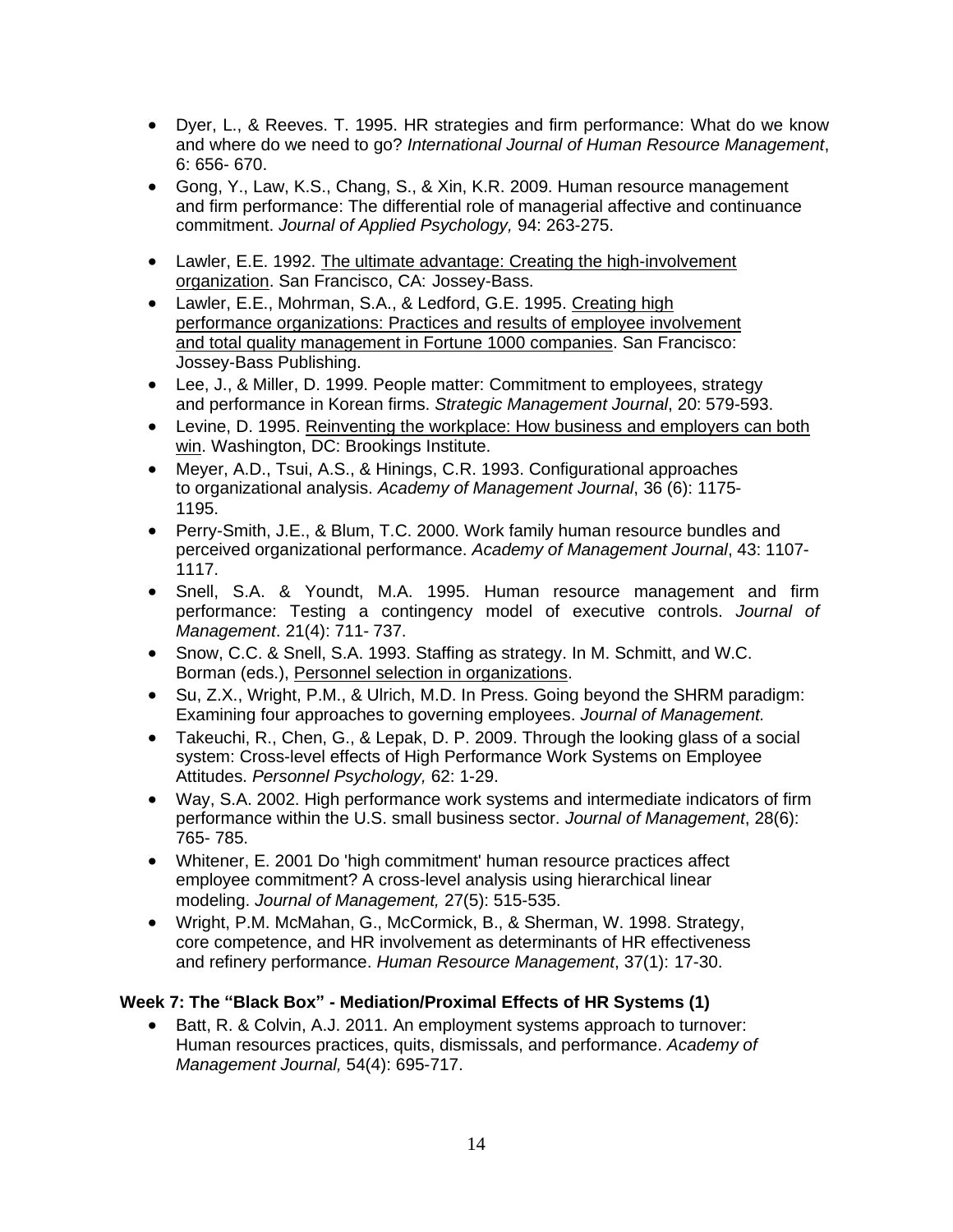- Collins, C.J. & Smith, K.G. 2006. Knowledge exchange and combination: The role of human resource practices in the performance of high-technology firms. *Academy of Management Journal,* 49(3): 544-560.
- Gardner, T.M., Wright, P.M. & Moynihan, L.M. 2011. The impact of motivation, empowerment, and skill-enhancing practices on aggregate voluntary turnover: The mediating effect of collective affective commitment. *Personnel Psychology,*  64: 315- 350.
- Jiang, K., Lepak, D.P. Hu, J., & Baer, J. 2012*.* How does human resource management influence organizational outcomes? A meta-analytic investigation of the mediating mechanism. *Academy of Management Journal,* 55: 1264-1294.
- Messersmith, J.G., Patel, P.C., Lepak, D.P. & Gould-Williams, J. 2011. Unlocking the black box: Exploring the link between high performance work systems and performance. *Journal of Applied Psychology,* 96 (6): 1105-1118.
- Takeuchi, R., Lepak, D.P., Wang, H. & Takeuchi, K. 2007. An empirical examination of the mechanisms mediating between high performance work systems and the performance of Japanese organizations. *Journal of Applied Psychology,* 92(4): 1069- 1083.
- Tsui, A.S., Pearce, J.L., Porter, L.W., & Tripoli, A.M. 1997. Alternative approaches to the employee-organization relationship: Does investment in employees pay off? *Academy of Management Journal,* 40(5): 1089-1121.

# **Week 8: The "Black Box" - Mediation/Proximal Effects of HR Systems (2)**

- Kehoe, R.R. & Wright, P.M. 2013. The impact of high-performance human resource practices on employees' attitudes and behaviors. *Journal of Management,* 39: 366- 391.
- Liao, H., Toya, K., Lepak, D.P., & Hong, Y. 2009. Do They See Eye to Eye? Management and Employee Perspectives of High-Performance Work Systems and Influence Processes on Service Quality. *Journal of Applied Psychology*, 94 (2): 371- 391.
- Nishii, L.H., Lepak, D.P., & Schneider, B. 2008. Employee attributions of the "why" of HR practices: Their effects on employee attitudes and behaviors, and customer satisfaction. *Personnel Psychology,* 61 (3): 503-545.
- Pak, J. & Kim, S. In press. Team manager's implementation, high performance work systems intensity, and performance: A multilevel investigation. *Journal of Management.*
- Patel, P.C., Messersmith, J.G., & Lepak, D.P. 2013. Walking the tight-rope: An assessment of the relationship between high performance work systems and organizational ambidexterity in high tech SMEs. *Academy of Management Journal,* 56(5): 1420-1442.
- Sikora, D.M., Ferris, G.R. & Van Iddekinge, C.H. 2015. Line manager implementation perceptions as a mediator of relations between high performance work practices and employee outcomes. *Journal of Applied Psychology,* 100(6): 1908-1918.

# **Week 9: Contingency Factors in the HRM-Performance Relationship (1)**

• Datta, D. K., Guthrie, J. P., & Wright, P.M, 2005. Human resource management and labor productivity: Does industry matter? *Academy of Management Journal,* 48: 135- 145.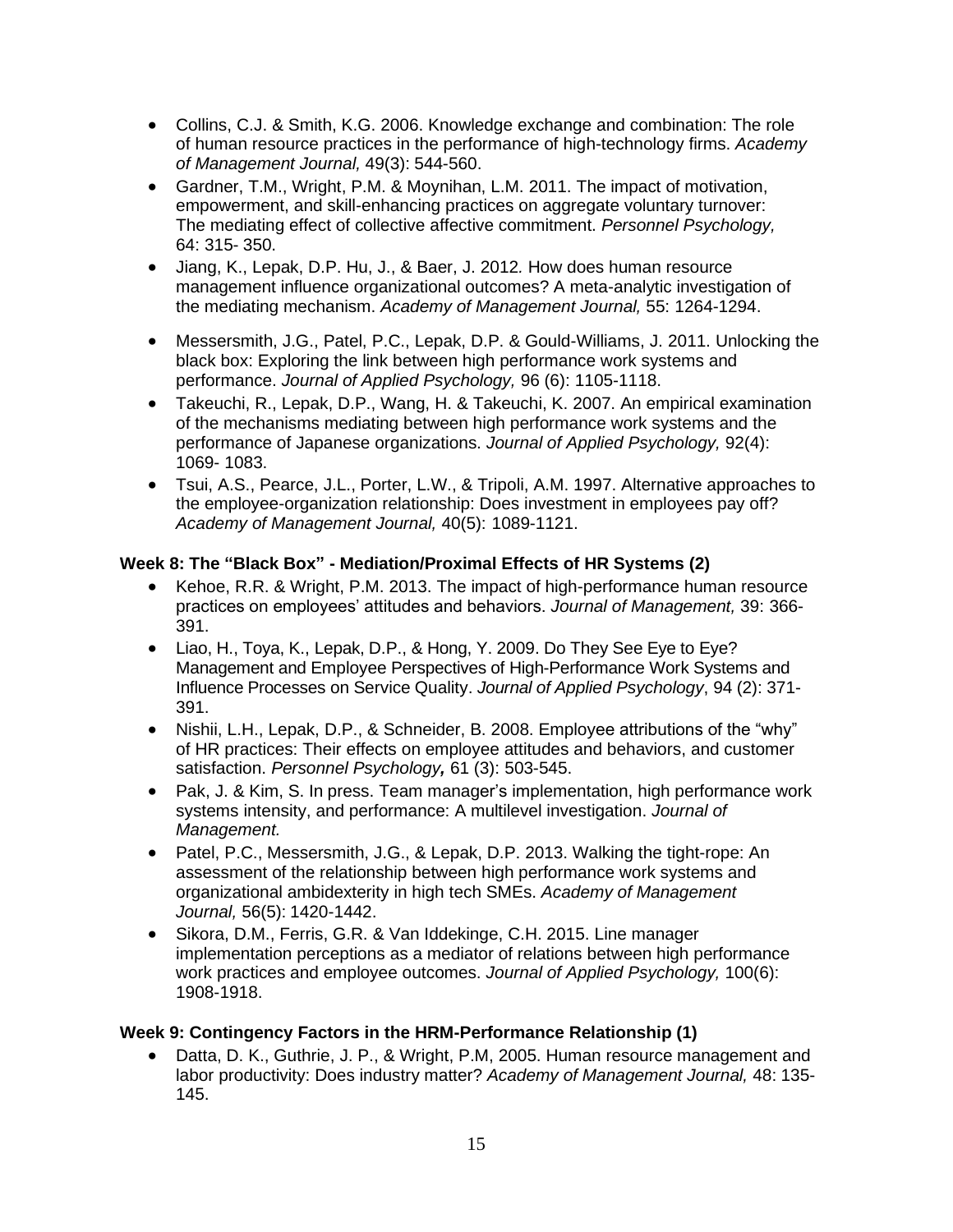- Delery, J. & Doty, D.H. 1996. Modes of theorizing in strategic human resource management: Tests of universalistic, contingency, and configurational performance predictions. *Academy of Management Journal*, 39: 802-835.
- Koch, M.J. & McGrath, R.G. 1996. Improving labor productivity: Human resource management policies do matter. *Strategic Management Journal*, 17: 335-354.
- MacDuffie, J. P. 1995. Human resource bundles and manufacturing performance: Organizational logic and flexible production systems in the world auto industry. *Industrial and Labor Relations Review*, 48: 197-221.
- Wright, P.M., Smart, D., & McMahan,G.C. 1995. On the integration of strategy and human resources: An investigation of the match between human resources and strategy among NCAA basketball teams. *Academy of Management Journal*, 38: 1052-1074.
- Youndt, M.A., Snell, S.A., Dean, J.W. Jr., & Lepak, D.P. 1996. Human resource management, manufacturing strategy, and firm performance. *Academy of Management Journal*, 39(4): 836-866.

# **Week 10: Contingency Factors in the HRM-Performance Relationship (2)**

- Chadwick, C., Way, S.A., Kerr, G., & Thacker, J.W. 2013. Boundary conditions of the high-investment human resource systems—small firm labor productivity relationship. *Personnel Psychology*, 66(2): 311-343.
- Collins, C., & Kehoe, R.R. In Press. Examining strategic fit and misfit in the management of knowledge workers. *Industrial and Labor Relations Review.*
- Huselid, M.A. & Becker, B.E. 2011. Bridging micro and macro domains: Workforce differentiation and strategic human resource management. *Journal of Management,* 37(2): 421-428.
- Lepak, D.P., & Snell, S.A. 1999. The human resource architecture: Toward a theory of human capital allocation and development. *Academy of Management Review,* 24: 31-48.
- Skaggs, B. C., & Youndt, M. 2004. Strategic positioning, human capital, and performance in service organizations: A customer interaction approach. *Strategic Management Journal,* 25: 85-99.
- Sun, L.I., Aryee, S., & Law, K.S. 2007. High performance human resource practices, citizenship behavior, and organizational performance: A relational perspective. *Academy of Management Journal,* 50(3): 558-577.

# **Week 11: Targeted/Alternative HR systems**

- Collins, C.J. & Clark, K.D. 2003. Strategic human resource practices, top management team social networks, and firm performance: The role of human resource practices in creating organizational competitive advantage. *Academy of Management Journal,* 46(6): 740-751.
- Gittell, J.H., Seider, R. & Wimbush, J. 2010. A relational model of how highperformance work systems work. *Organization Science,* 21(2): 490-506.
- Chuang, C.H., Jackson, S.E. & Jiang, Y. 2016. Can knowledge-intensive teamwork be managed? Examining the roles of HRM systems, leadership, and tacit knowledge. *Journal of Management,* 42(2): 524-554.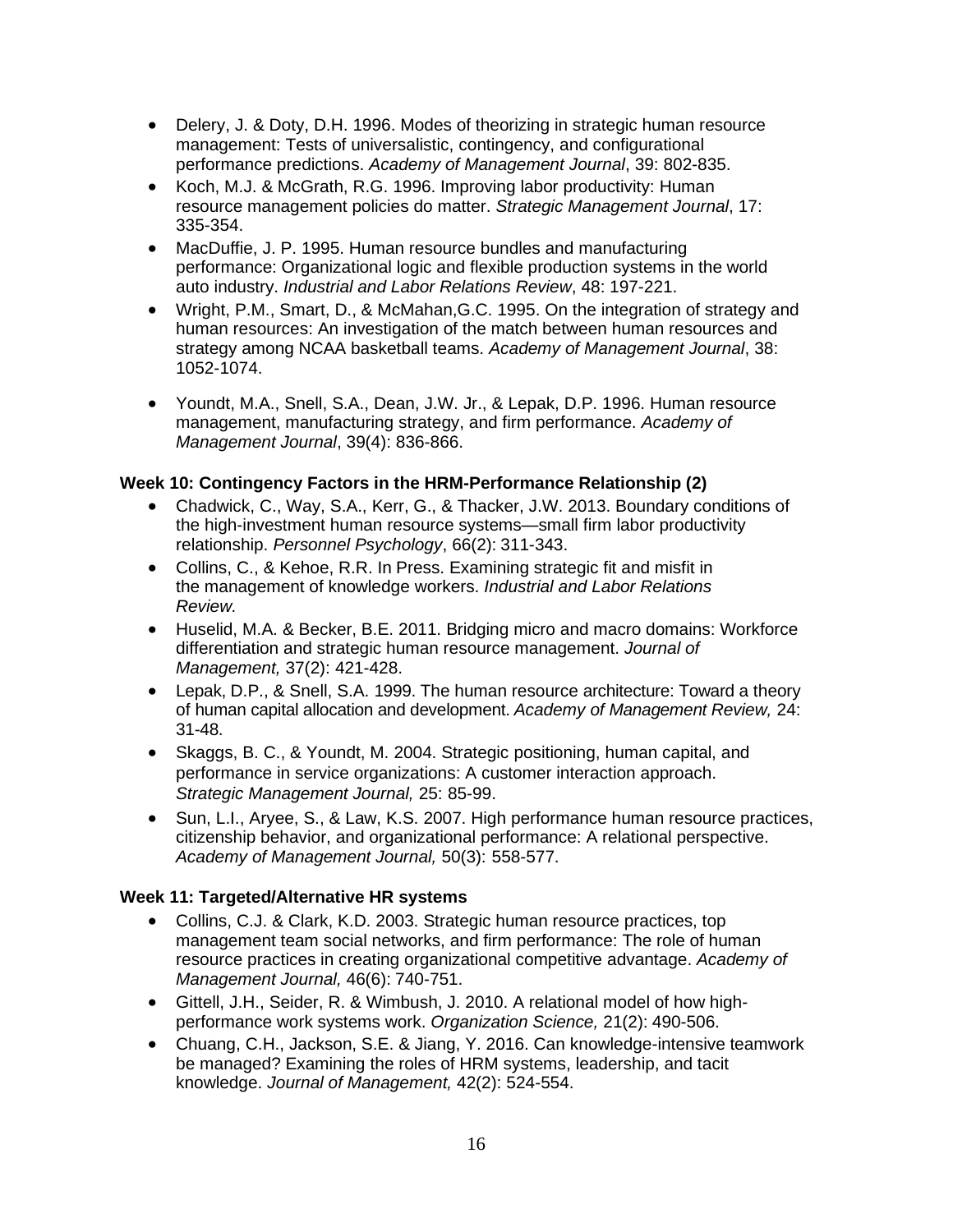- Chang, S., Gong, Y., Way, S.A. & Jia, L. 2013. Flexibility-oriented HRM systems, absorptive capacity, and market responsiveness and firm innovativeness. *Journal of Management,* 39(7): 1924-1951.
- Jiang, K., Chuang, C.H. & Chaio, Y.C. 2015. Developing collective customer knowledge and service climate: The interaction between service-oriented highperformance work systems and service leadership. *Journal of Applied Psychology,* 100(4): 1089-1106.
- Kehoe, R.R. & Collins, C.J. 2017. Human resource management and unit performance in knowledge-intensive work. *Journal of Applied Psychology,* 102(8): 1222-1236.

# **Week 12: Methodological Issues (1)**

- Gerhart, B. Wright, P.M. McMahan, G. and Snell, S.A. 2000. Measurement error in research on human resources and firm performance: How much error is there and how does it influence effect size estimates? *Personnel Psychology,* 53: 803-834.
- Huselid, M.A., & Becker, B.E., 2000. Comment on "measurement error in research on human resources and firm performance: How much error is there and how does it influence effect size estimates? *Personnel Psychology,* 53: 835-854.
- Wright, P.M., Gardner, T.M., Moynihan, L.M., Park, H.J., Gerhart, B., & Delery, J.E. 2001. Measurement error in research on human resources and firm performance: Additional data and suggestions for future research. *Personnel Psychology,* 54: 875- 901.
- Piening, E.P., Baluch, A.M. & Salge, T.O. 2013. The relationship between employees' perceptions of human resource systems and organizational performance: Examining mediating mechanisms and temporal dynamics. *Journal of Applied Psychology,* 98(6): 926-947.
- Shin, D. & Konrad, A.M. In Press. Causality between high-performance work systems and organizational performance. *Journal of Management,*
- Wright, P.M., Gardner, T.M., Moynihan, L.M. & Allen, M.R. 2005. The relationship between HR practices and firm performance: Examining the causal order. *Personnel Psychology,* 58: 409-446.

# **Week 13: Methodological Issues (2)**

- Boon, C., Den Hartog, D.N., & Lepak, D.P. (online first, 2019). A systematic review of human resource management systems and their measurement. *Journal of Management.*
- Lepak, D.P., Liao, H., Chung, Y., & Harden, E. 2006. A conceptual review of high investment HR systems in strategic HRM research. In J. Martocchio (ed.), *Research in Personnel and Human Resource Management,* Vol. 25.
- Molloy, J.C., Ployhart, R.E., & Wright, P.M. 2011. The myth of "the" micro-macro divide: Bridging system-level and disciplinary divides. *Journal of Management*, 37 (2): 581-609.
- Ostroff, C. & Bowen, D.E. 2016. Reflections on the 2014 decade award: Is there strength in the construct of HR system strength? *Academy of Management Review,* 41(2): 196-214.
- Peccei, R., & Van de Voorde, K. 2019. The Application of the Multilevel Paradigm in Human Resource Management–Outcomes Research: Taking Stock and Going Forward. *Journal of Management*, 45: 786-818.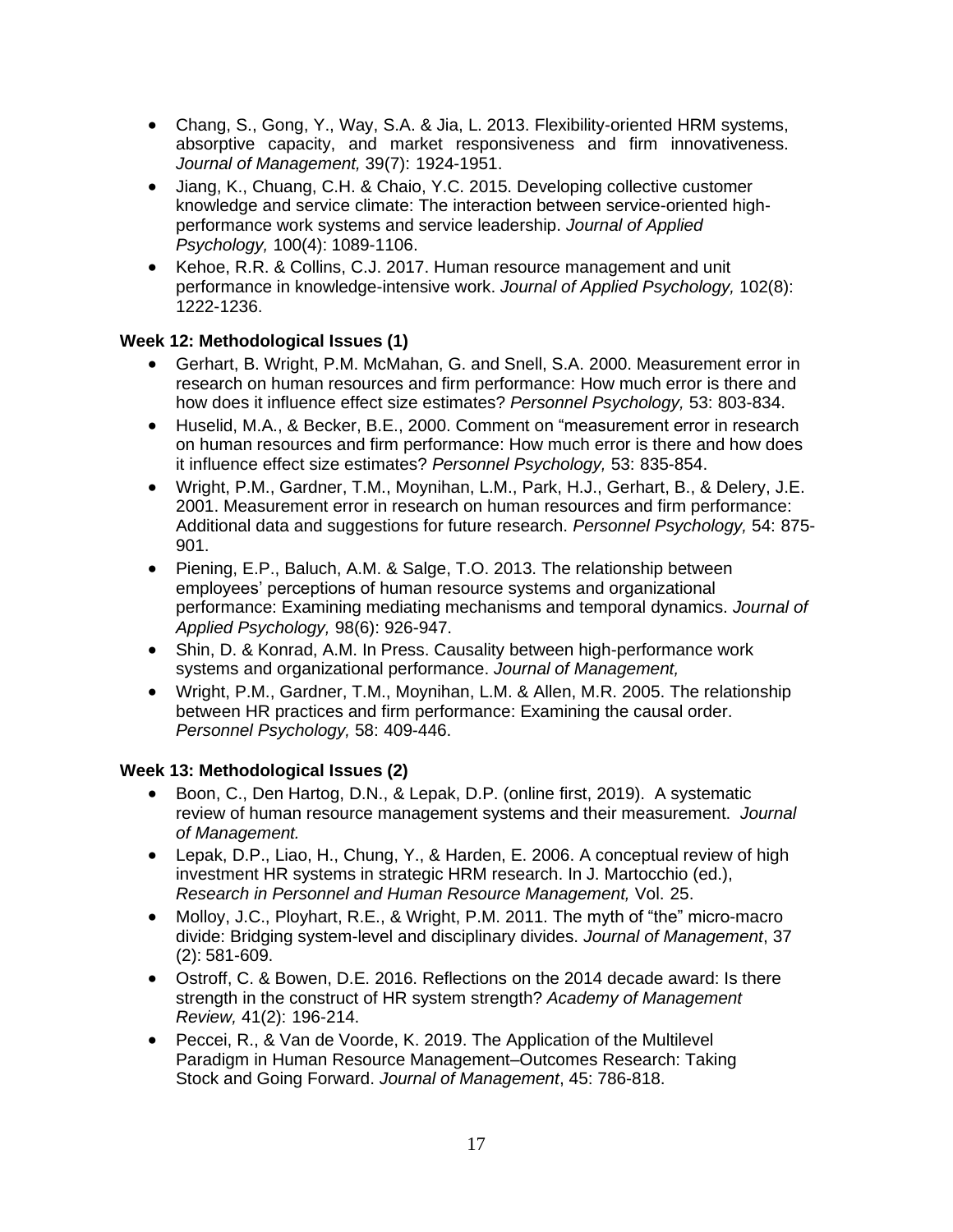• Posthuma, R.A., Campion, M.C., Masimova, M. & Campion , M.A. 2013. A high performance work practices taxonomy: Integrating the literature and directing future research. *Journal of Management,* 39(5): 1184-1220.

# **Week 14: Human Capital-Based Perspectives on Human Resources and Newer Topics**

- Coff, R., & Kryscynski, D. 2011. Invited editorial: Drilling for micro-foundations of human capital-based competitive advantages. *Journal of Management,* 37(5): 1429- 1443.
- Fulmer, I.S., & Ployhart, R.E. 2014. "Our most important asset": A multidisciplinary/multilevel review of human capital valuation for research and practice. *Journal of Management,* 40(1): 161-192.
- Kehoe, R.R., & Han, J.H. in press. An expanded conceptualization of line managers' involvement in human resource management. *Journal of Applied Psychology.*
- Nyberg, A.J., Moliterno, T.P., Hale, Jr, D., & Lepak, D.P. 2014. Resourcebased perspectives on unit-level human capital: A review and integration. *Journal of Management,* 40(1): 316-346.
- Ployhart, R.E., & Moliterno, T.P. 2011. Emergence of the human capital resource: A multilevel model. *Academy of Management Review,* 36(1): 127-150.
- Steffensen, D.S., Ellen, B.P., Wang, G., & Ferris, G.R. (online first). Putting the "management" back in human resource management: A review and agenda for future research. *Journal of Management*.

Optional:

- Delery, J., & Roumpi, D. 2018. Strategic human resource management, human capital and competitive advantage: is the field going in circles? Human Resource Management Journal, 27: 1-21.
- Ployhart, R.E., Nyberg, A.J., Reilly, G., & Maltarich, M.A. 2014. Human capital is dead: Long live human capital resources! *Journal of Management,* 40(2): 371-398.

# **Week 15: Final Exam**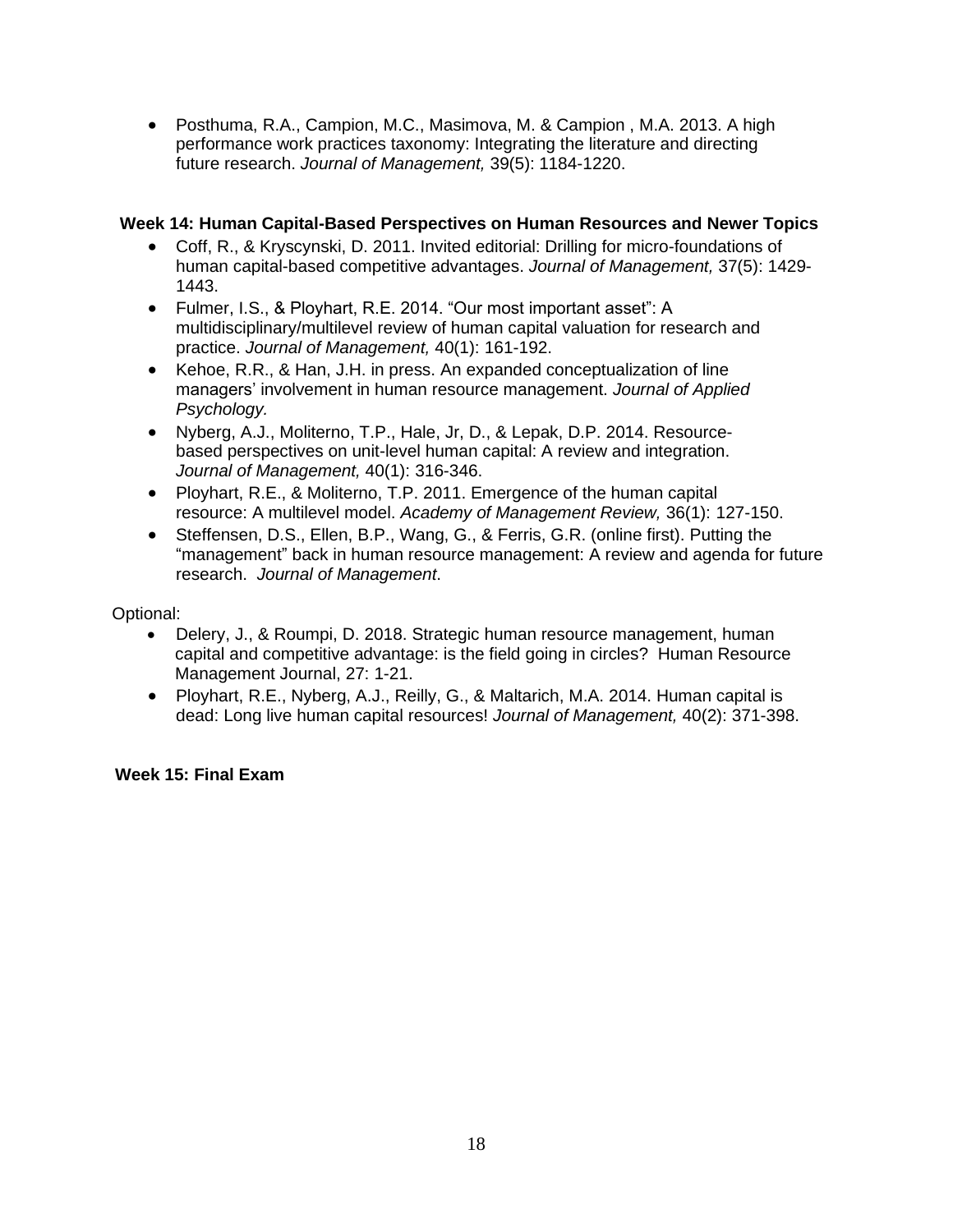#### **Appendix - Discussion Leader Guidelines**

Discussion Leader GOAL: To structure and guide high quality scholarly interaction

1. Establish the order for our discussion of the papers (organizing framework) Make sure we review / critique each paper (strengths and weaknesses)

2. Manage the discussion

So that everyone has a chance to participate

To keep us focused on academic aspects of the topic, not just personal anecdotes

To prepare in advance discussion questions to stimulate engaging interaction

3. Focus at least the last 15 minutes of class on conclusions that integrate across all papers

Facilitate summary, comparison, and contrast Discuss observations about future research

4. Prepare a short (1-2 page) handout with your organizing framework and summary of the topic.

Include strengths and weaknesses of the literature on this topic

As a group, our goal is to listen carefully to each other and build on prior comments. We will concentrate on depth of thinking and critique (not on simple summaries or descriptions of the papers)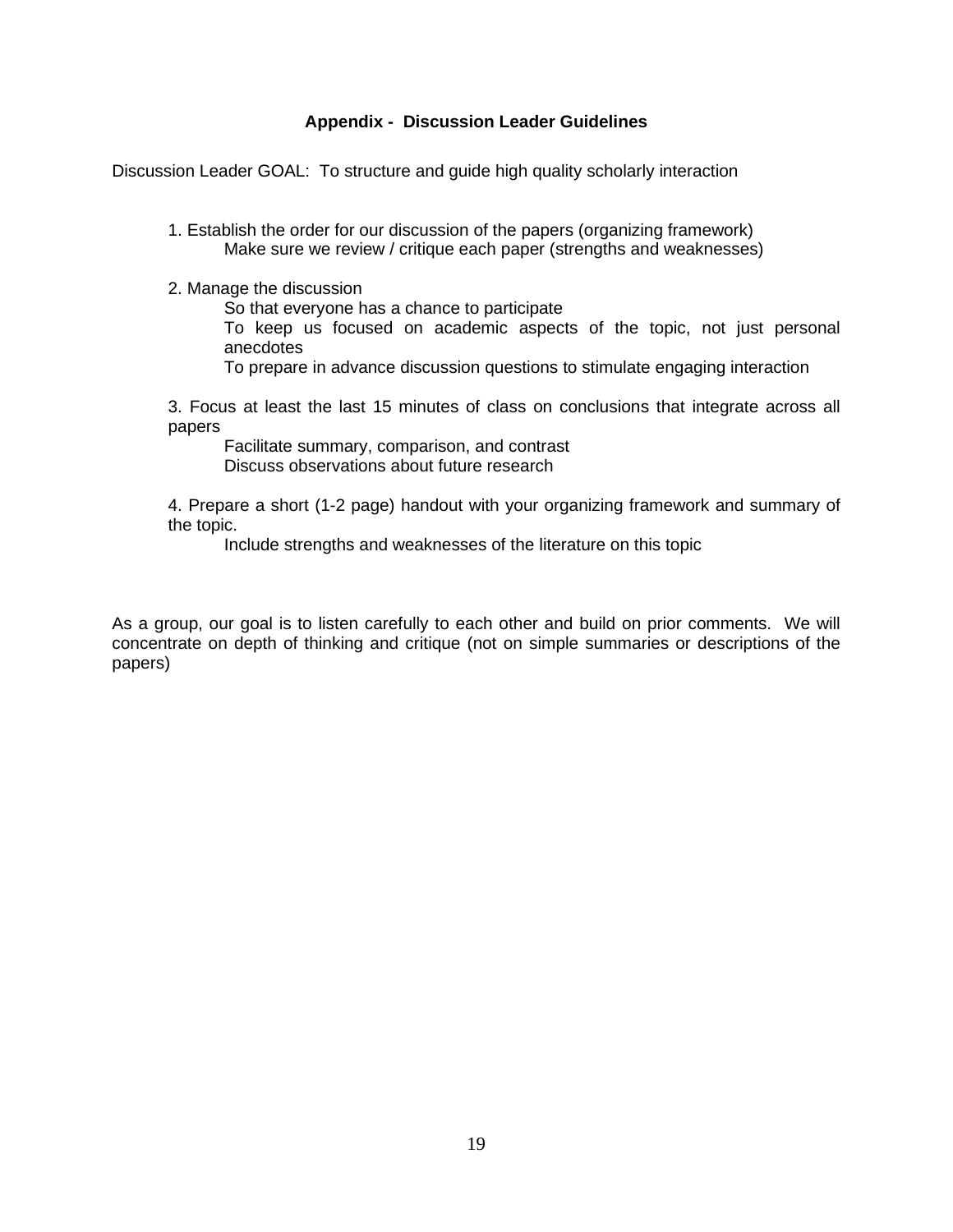# **Appendix - Paper Guidelines (p. 1 of 2)**

# **1. Title**

- a. Attract interest and attention to your idea
- b. Specify key theories and/or constructs so readers can anticipate your topic

# **2. Topic and research focus**

- a. In one sentence, summarize your theory building research project
- b. Focus on a particular aspect of the topic (choose a relatively narrow topic)
- c. Explain why this is an important topic for future researchers and for practice

#### **3. Theoretical framework**

- a. State the one theory that provides the foundation for your work
- --This theory should be the source of the key constructs in your model, dimensions of key concepts, proposed relationships, etc.
- b. Provide citations to the original theory
- c. Indicate other theoretical perspectives that you considered

# **4. Key concepts and definitions of key concepts**

- a.Predictors
- b. Outcomes
- c. Mediators
- d. Moderators

# **5. Proposed relationships**

- a. State the propositions in your model.
- b. Support these proposed relationships based on theory.
- c. Attach a model/diagram that summarizes your propositions and depicts proposed relationships.

#### **6. Boundary conditions**

- a.Describe the focus and limits of your theory building
- b. Describe the contexts where will your proposed relationships should be more relevant.

--This could include type of organization, group, job, geographic location, cultural values, etc.

# **7. Level of conceptualization**

For example - is your primary focus on individuals, groups, or organizations?

# **8. Empirical test of your model**

While the primary focus of this paper is on developing and communicating theory, you should also devote a bit of thought to how someone (maybe you) might test this idea in the future. What sort of sample and study design would be appropriate? What challenges could you anticipate running into?

-- This section should be one page long, two at the most.